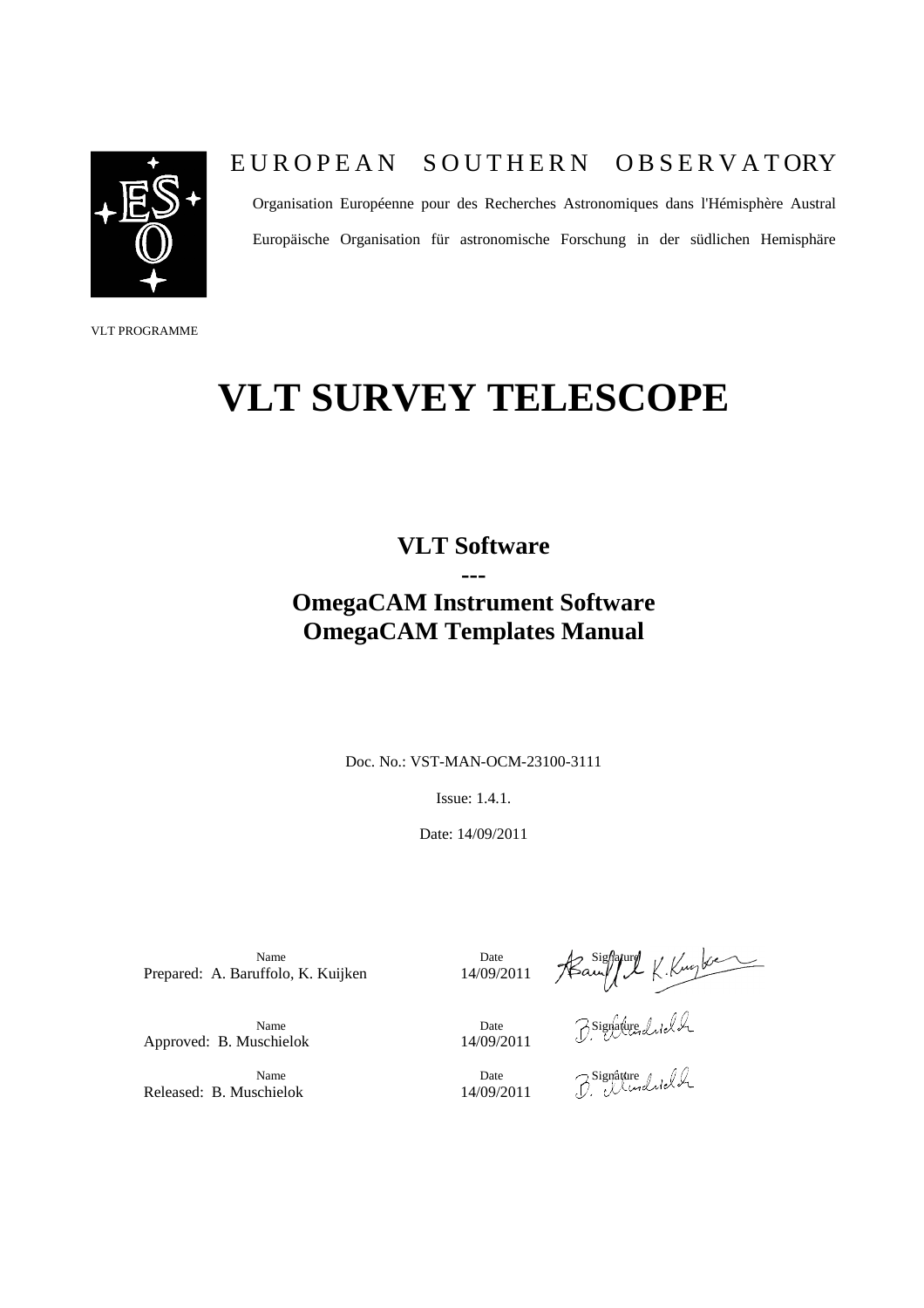#### CHANGE RECORD

Issue Date Page

| <b>ISSUE</b> | <b>DATE</b> | <b>SECTION/PAGE</b><br><b>AFFECTED</b>         | <b>REASON/INITIATION</b><br><b>DOCUMENTS/REMARKS</b>                                                                                                                                                                                                                                                                                                                                                                                                                                                                                                                                                                                                                                                                                                                                                                                                                                                                                                                                                                                                                                                                                                                                              |
|--------------|-------------|------------------------------------------------|---------------------------------------------------------------------------------------------------------------------------------------------------------------------------------------------------------------------------------------------------------------------------------------------------------------------------------------------------------------------------------------------------------------------------------------------------------------------------------------------------------------------------------------------------------------------------------------------------------------------------------------------------------------------------------------------------------------------------------------------------------------------------------------------------------------------------------------------------------------------------------------------------------------------------------------------------------------------------------------------------------------------------------------------------------------------------------------------------------------------------------------------------------------------------------------------------|
| 0.1          | 02/04/2004  | All                                            | First issue for PPAE                                                                                                                                                                                                                                                                                                                                                                                                                                                                                                                                                                                                                                                                                                                                                                                                                                                                                                                                                                                                                                                                                                                                                                              |
| 1.0          | 13/05/2004  | See details below                              | Second issue for PPAE, after corrections according to RIXes received                                                                                                                                                                                                                                                                                                                                                                                                                                                                                                                                                                                                                                                                                                                                                                                                                                                                                                                                                                                                                                                                                                                              |
|              |             | $, \, ,$<br>,,3.18                             | Entry for ROT.OFFANGLE changed to P, units added, ranges for<br>TEL.TARG.ALPHA and DELTA (RIX/OCAM/PAE/3111/DBA/03),<br>added keywords TEL.GS1.ALPHA, DELTA, MAG<br>(RIX/OCAM/PAE/3111.TSZ/08).<br>Label with units where applicable (RIX/OCAM/PAE/3111/DBA/02)<br>Upper limit for TEL.TARG.DELTA set to 450000<br>(RIX/OCAM/PAE/3111/DBA/05), added keywords<br>TEL.GS1.ALPHA, DELTA, MAG (RIX/OCAM/PAE/3111.TSZ/08).<br>Label with units where applicable (RIX/OCAM/PAE/3111/DBA/02)<br>NODEFAULT for exposure time (RIX/OCAM/PAE/3111/DBA/01)<br>Label with units where applicable (RIX/OCAM/PAE/3111/DBA/02)<br>Label with units where applicable (RIX/OCAM/PAE/3111/DBA/02)<br>Max exposure level 55,000 ADUs (RIX/OCAM/PAE/3111/DBA/01)<br>Label with units where applicable (RIX/OCAM/PAE/3111/DBA/02)<br>Changed pattern number to label (RIX/OCAM/PAE/3111/DBA/09, b)<br>Label with units where applicable (RIX/OCAM/PAE/3111/DBA/02)<br>Label with units where applicable (RIX/OCAM/PAE/3111/DBA/02)<br>Explanation expanded (RIX/OCAM/PAE/3111/DBA/10)<br>Label with units where applicable (RIX/OCAM/PAE/3111/DBA/02)<br>Label with units where applicable (RIX/OCAM/PAE/3111/DBA/02) |
|              |             | Table 1                                        | Corrected list of filters (RIX/OCAM/PAE/3111/DBA/11)                                                                                                                                                                                                                                                                                                                                                                                                                                                                                                                                                                                                                                                                                                                                                                                                                                                                                                                                                                                                                                                                                                                                              |
| 1.1          | 15/11/2004  | See details below<br>,<br>$, \, ,$<br>3.4, , , | Issue for PAE, applied corrections as per RIXes received (see VST-<br>TRE-ESO-23100-0040).<br>Inserted list of applicable and reference documents<br>(RIX/OCAM/PAE2/3111/ALO/02).<br>Removed acronyms not related to this document<br>(RIX/OCAM/PAE2/3111/ALO/03). Added new acronyms.<br>Subsection added (Offsetting Modes and Observing Strategies).<br>Written. These sections were empty in the previous releases.<br>Added yet other physical units in labels where applicable<br>(RIX/OCAM/PAE/3111/DBA/02)<br>Changed range for ADC Setting (RIX/OCAM/PAE2/3080/DBA/01e).<br>Changed 'Diff RA/DEC' to 'Additional Velocity RA/DEC [arcsec/s]'.<br>Upper limit for TEL.TARG.DELTA not under our control, set to<br>900000 (RIX/OCAM/PAE/3111/DBA/05).<br>Corrected range for INS.LAMP.SET<br>(RIX/OCAM/PAE2/3080/DBA/01).<br>Section added: description of jitter and dither patterns.<br>(RIX/OCAM/PAE2/3111/FSE/08)<br>Section added: explanation of P2PP entry fields.                                                                                                                                                                                                                  |
| 1.2          | 13/04/2006  | Many                                           | Removed OCAM_img_cal_cte template, merged                                                                                                                                                                                                                                                                                                                                                                                                                                                                                                                                                                                                                                                                                                                                                                                                                                                                                                                                                                                                                                                                                                                                                         |
|              |             | 2.5, 2.5.4                                     | OCAM_img_obs_zpkey and OCAM_img_obs_zpuser templates,<br>renamed OCAM_img_obs_monit in OCAM_img_cal_monit.<br>Added text for the OCAM_img_cal_zp template                                                                                                                                                                                                                                                                                                                                                                                                                                                                                                                                                                                                                                                                                                                                                                                                                                                                                                                                                                                                                                         |
| 1.3          | 1/7/2011    | Many<br>1.1<br>1.3<br>2.1<br>2.2.2             | <b>Updated after Commissioning 2</b><br>$OCAM \rightarrow OMEGACAM$<br>$VLT \rightarrow VST$<br>Updated some documents numbers and issue dates.<br>Corrected typo. Updated definition of Observation Description.<br>Updated list of Offsetting Modes.                                                                                                                                                                                                                                                                                                                                                                                                                                                                                                                                                                                                                                                                                                                                                                                                                                                                                                                                            |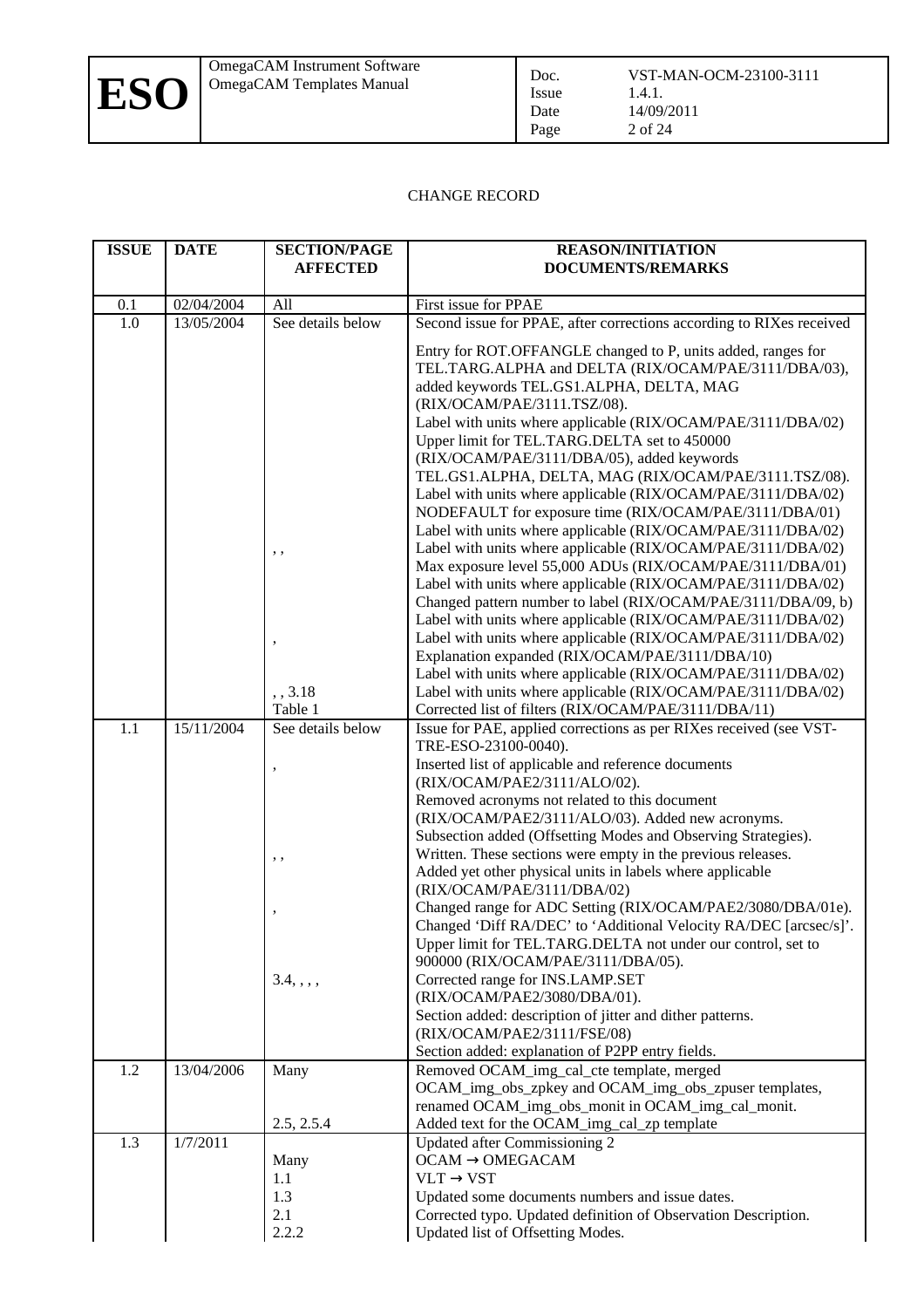| ESO    |            | OmegaCAM Instrument Software<br>OmegaCAM Templates Manual                                                                                                                                                         | VST-MAN-OCM-23100-3111<br>Doc.<br>1.4.1.<br>Issue<br>14/09/2011<br>Date<br>3 of 24<br>Page                                                                                                                                                                                                                                                                                                                                                                                                                                                                                                                                                                                                                                                                                                                                                                                                                                                                                                                                                                                                                                                                                                                                                                                                                                                                                                                                                                                                                                                                                                                              |
|--------|------------|-------------------------------------------------------------------------------------------------------------------------------------------------------------------------------------------------------------------|-------------------------------------------------------------------------------------------------------------------------------------------------------------------------------------------------------------------------------------------------------------------------------------------------------------------------------------------------------------------------------------------------------------------------------------------------------------------------------------------------------------------------------------------------------------------------------------------------------------------------------------------------------------------------------------------------------------------------------------------------------------------------------------------------------------------------------------------------------------------------------------------------------------------------------------------------------------------------------------------------------------------------------------------------------------------------------------------------------------------------------------------------------------------------------------------------------------------------------------------------------------------------------------------------------------------------------------------------------------------------------------------------------------------------------------------------------------------------------------------------------------------------------------------------------------------------------------------------------------------------|
| 1.4    | 05/09/2011 | 2.3.1<br>2.3.2<br>2.4.1<br>2.4.2<br>2.5.1<br>2.5.2<br>2.5.3<br>3.1<br>3.2<br>3.5<br>3.6<br>3.7<br>3.8<br>3.10<br>3.13<br>3.14<br>3.15<br>5.3<br>5.4<br>5.5<br>2.2.2<br>2.2.5<br>2.3.1<br>2.4.1<br>3.1, 3.2<br>3.6 | Added warning about possibility that acquisition procedure can<br>change. Removed references to telescope guide probe. Specified that<br>IA acquisition may include a few corrections and that IA/AO are not<br>performed in SSOs observations.<br>Removed references to telescope guide probe.<br>Specified that AG and IA loops are stopped before shutter is closed.<br>Specified that AG and IA loops are stopped before shutter is closed.<br>Specified that bias and dark are carried out by observatory staff.<br>Specified that flats are carried out by observatory staff.<br>Specified that sky flats are carried out by observatory staff and that<br>offset steps are larger than in jitter template.<br>Updated table of template parameters.<br>Updated table of template parameters.<br>Typo in parameters table.<br>Typo in parameters table.<br>Added OCS.STRTG.<br>INS.FILT.NAME no longer a hidden parameter.<br>DET1.WIN1.UIT1 no longer a hidden parameter.<br>Corrected typo in exposure time list.<br>Added OCS.STRTG. Added reference to dither pattern description.<br>Corrected size of CCD gaps.<br>Added OCS.STRTG. Added reference to jitter pattern description.<br>Updated limits of TEL.TARG.OFFSETALPHA/DELTA<br>Updated description of P2PP labels.<br>Updated table of filters.<br>Section added.<br>Added OFFSET to list of templates.<br>Added link to OmegaCAM web pages.<br>Removed preamble.<br>Added comment to point 3.9 of the list.<br>Added note about IA that can be deactivated in OBs concatenation.<br>Updated table of parameters.<br>Updated list of exposure times. |
|        |            | 3.15<br>5.2<br>5.3                                                                                                                                                                                                | Added note about "return to origin" keyword. Updated table of<br>parameters<br>Added description of "Return to Origin."<br>Updated description of "Rotator offset angle." Removed description of<br>"Additional Velocity in RA/DEC." Updated description "Start Image<br>Analysis."                                                                                                                                                                                                                                                                                                                                                                                                                                                                                                                                                                                                                                                                                                                                                                                                                                                                                                                                                                                                                                                                                                                                                                                                                                                                                                                                     |
| 1.4.1. | 14/09/2011 | 3.1, 3.2.<br>5.3.                                                                                                                                                                                                 | Moved TEL.AG.START to hidden parameters<br>Corrected Step Size Angle information: 90 & 270 instead of 90 & 180<br>degrees                                                                                                                                                                                                                                                                                                                                                                                                                                                                                                                                                                                                                                                                                                                                                                                                                                                                                                                                                                                                                                                                                                                                                                                                                                                                                                                                                                                                                                                                                               |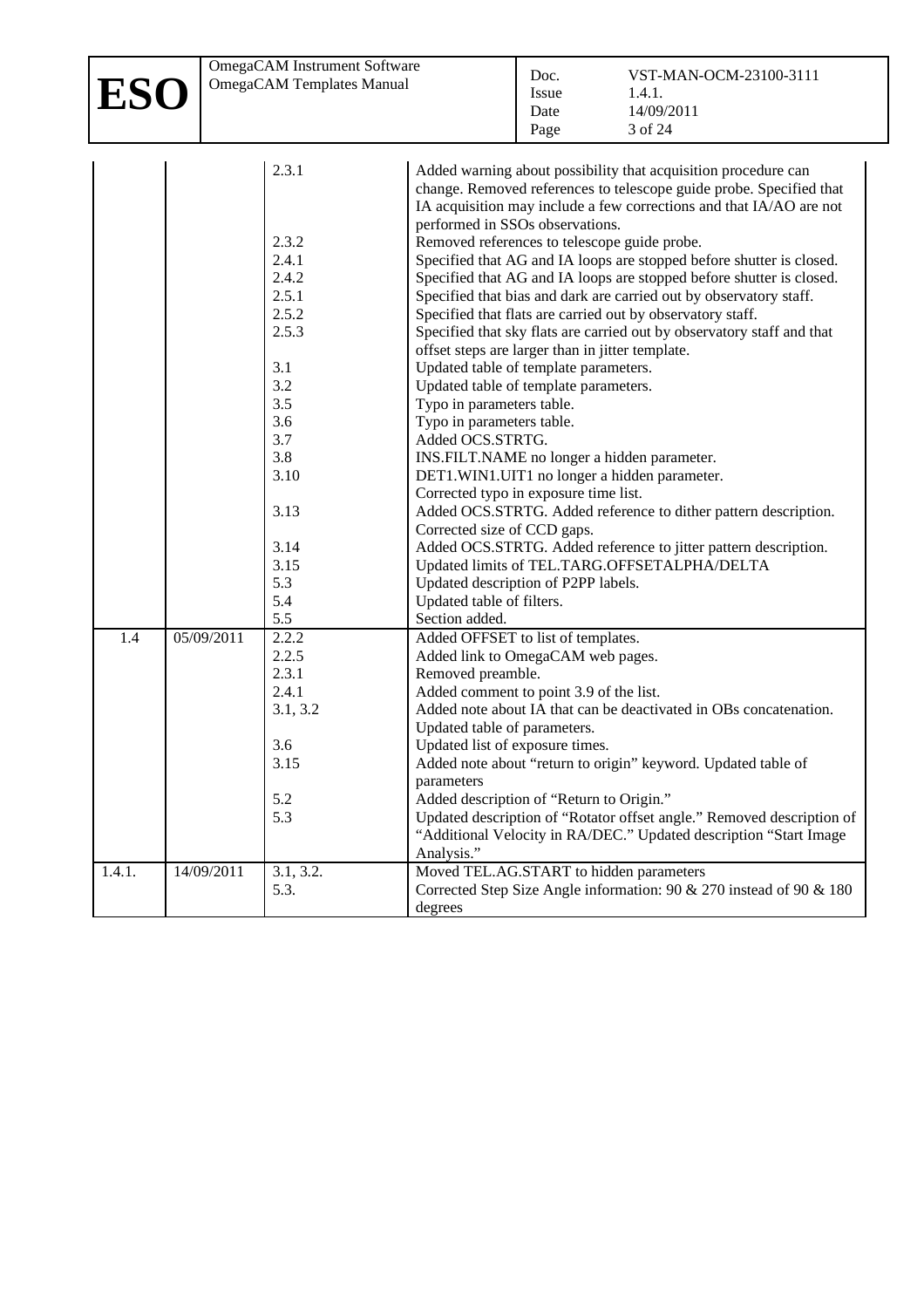

### **TABLE OF CONTENTS**

Doc.

Issue

Date

Page

| 1.1Scope 6 |  |
|------------|--|
|            |  |
|            |  |
|            |  |
|            |  |
|            |  |
|            |  |
|            |  |
|            |  |
|            |  |
|            |  |
|            |  |
|            |  |
|            |  |
|            |  |
|            |  |
|            |  |
|            |  |
|            |  |
|            |  |
|            |  |
|            |  |
|            |  |
|            |  |
|            |  |
|            |  |
|            |  |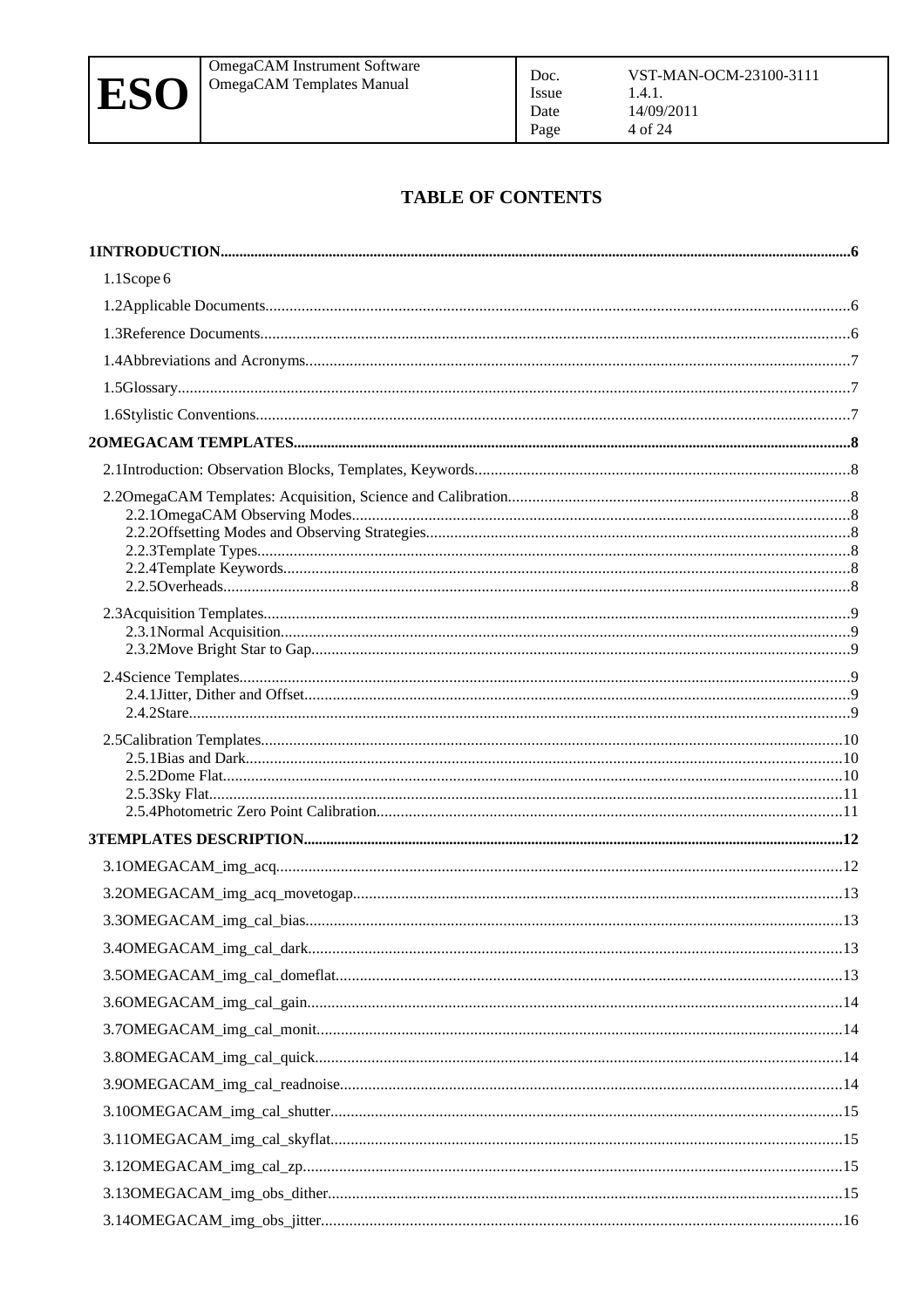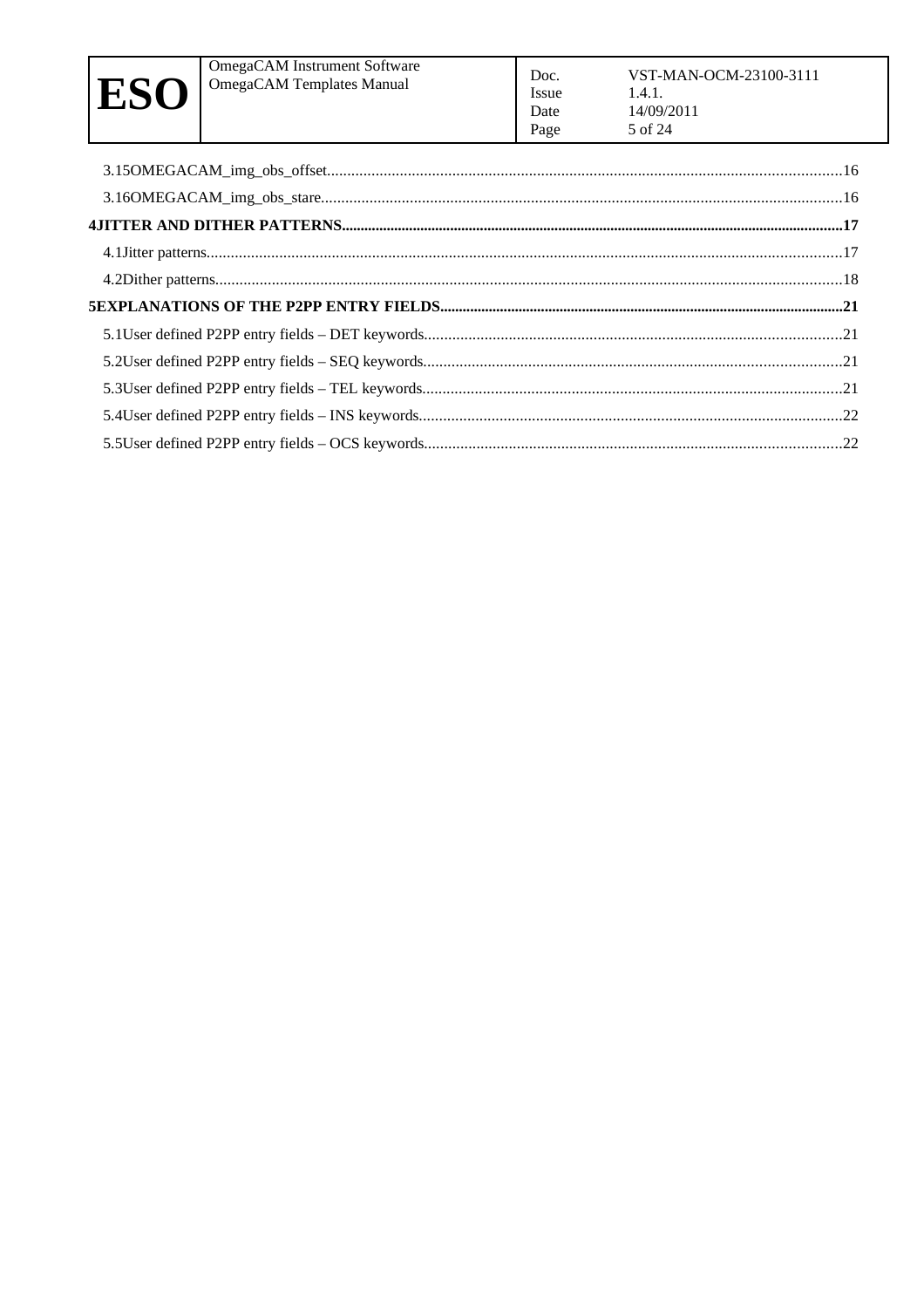## **1 INTRODUCTION**

#### **1.1 Scope**

All observations with the VST are carried out with "observing blocks" (OBs). OBs are prepared with the phase 2 proposal preparation software P2PP. With P2PP the mode specific observation templates will be selected by the users and the parameter fields ("keywords") are set to the user specified values.

The OmegaCAM Templates Manual describes the templates and keyword available for OmegaCAM.

#### <span id="page-5-1"></span>**1.2 Applicable Documents**

The following documents, of the exact issue shown, form a part of this document to the extent specified herein. In the event of conflict between the documents referenced herein and the contents of this document, the contents of this document shall be considered as a superseding requirement.

| Reference | Document Number                | <b>Issue</b> | <b>Date</b> | <b>Title</b>                              |
|-----------|--------------------------------|--------------|-------------|-------------------------------------------|
| [AD1]     | IINS-SPE-ESO-23100-0002        | $1.0\,$      | 130/10/2001 | OmegaCAM Technical Specifications         |
| [AD2]     | <b>IVST-SPE-OCM-23100-3061</b> |              | 130/10/2001 | <b>OmegaCAM INS User Requirements</b>     |
| [AD3]     | <b>IVLT-MAN-ESO-17240-2240</b> |              | 31/03/2004  | <b>IINS Common Software for Templates</b> |

#### <span id="page-5-3"></span><span id="page-5-0"></span>**1.3 Reference Documents**

The following documents are referenced in this document.

<span id="page-5-6"></span><span id="page-5-5"></span><span id="page-5-4"></span><span id="page-5-2"></span>

| <b>Reference</b> | <b>Document Number</b> | <b>Issue</b> | <b>Date</b> | <b>Title</b>                                                               |
|------------------|------------------------|--------------|-------------|----------------------------------------------------------------------------|
| [RD1]            | VST-MAN-OCM-23110-3110 | 1.2          | 30/06/2010  | OmegaCAM User Manual                                                       |
| [RD2]            | VST-MAN-OCM-23110-3080 | 2.2          | 15/11/2004  | OmegaCAM Operations and Maintenance Plan                                   |
| [RD3]            | VST-SPE-OCM-23100-3062 | 1.2          | 31/10/2001  | OmegaCAM INS Functional Specifications                                     |
| [RD4]            | VST-SPE-OCM-23100-3063 | 1.1          | 30/10/2001  | OmegaCAM Instrument Control<br><b>Software Design Description</b>          |
| <b>[RD5]</b>     | VST-SPE-OCM-23100-3064 | 1.1          | 31/10/2001  | OmegaCAM Observation Software Design<br>Description                        |
| [RD6]            | VST-SPE-OCM-23100-3065 | 1.1          | 30/10/2001  | OmegaCAM Guide and Image Analysis<br><b>Software Design Description</b>    |
| [RD7]            | VLT-MAN-ESO-17220-1332 | 4            | 19/04/2004  | HOS/Broker for Observation Blocks User Manual                              |
| [RD8]            | VLT-MAN-ESO-?????-???? |              | 30/06/2010  | P2PP for Surveys User Manual                                               |
| [RD9]            | 1993AJ105.1206T        |              | March 1993  | An exposure guide for taking twilight flatfields<br>with large format CCDs |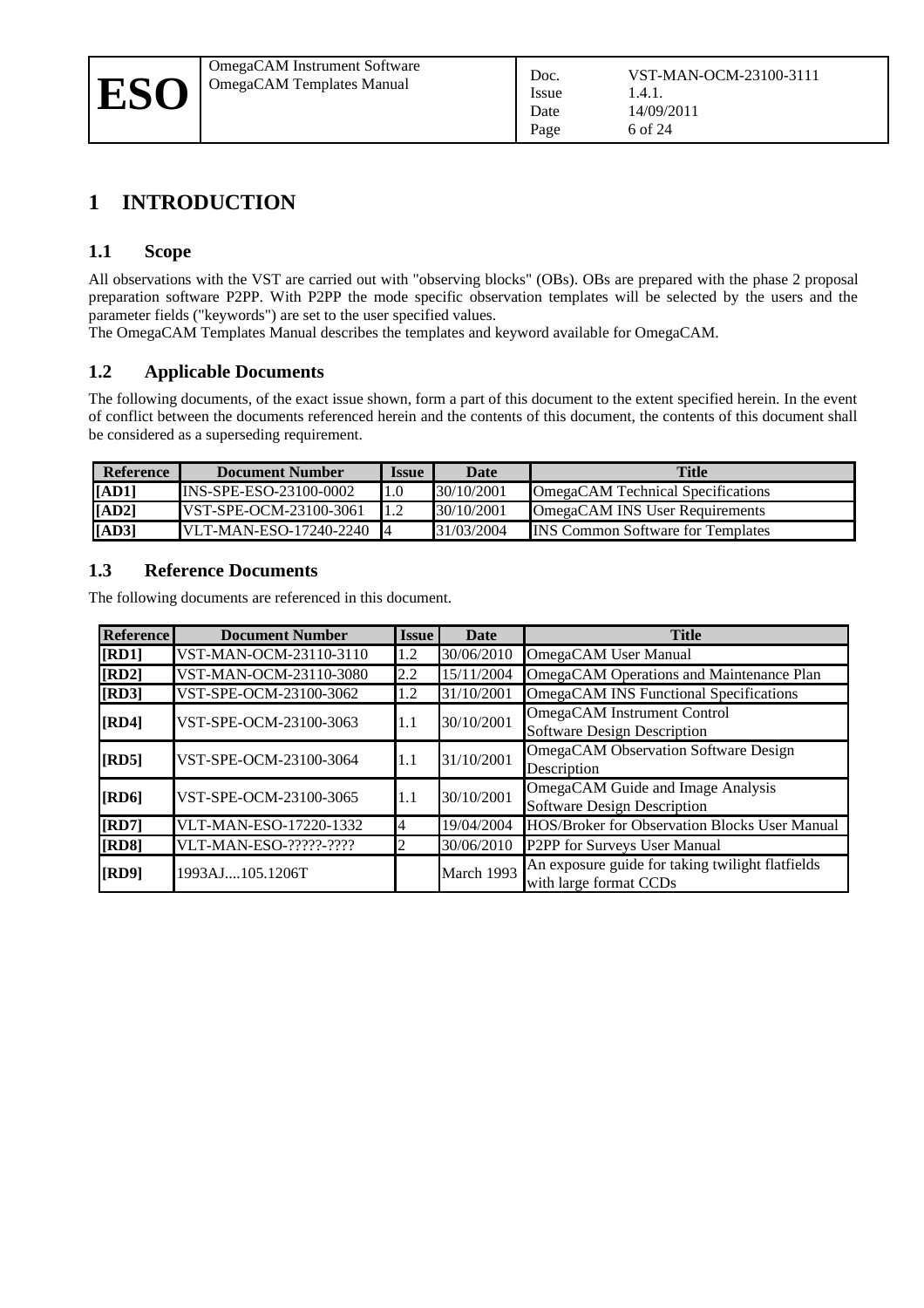#### **1.4 Abbreviations and Acronyms**

This document employs several abbreviations and acronyms to refer concisely to an item, after it has been introduced. The following list is aimed to help the reader in recalling the extended meaning of each short expression:

| <b>ADC</b>        | <b>Atmospheric Dispersion Corrector</b> |
|-------------------|-----------------------------------------|
| AG                | Auto-Guide                              |
| AO                | <b>Active Optics</b>                    |
| <b>BOB</b>        | <b>Broker for Observation Blocks</b>    |
| <b>CCD</b>        | <b>Charge Coupled Device</b>            |
| CS                | <b>Constraint Sets</b>                  |
| ESO               | European Southern Observatory           |
| GS                | Guide Star                              |
| ĪΑ                | <b>Image Analysis</b>                   |
| <b>INS</b>        | <b>Instrumentation Software Package</b> |
| OΒ                | <b>Observation Block</b>                |
| OD                | <b>Observation Description</b>          |
| N/A               | Not Applicable                          |
| P <sub>2</sub> PP | Phase 2 Proposal Preparation tool       |
| SSO               | Solar System Object                     |
| TBD               | To Be Defined                           |
| <b>VLT</b>        | Very Large Telescope                    |
| VST               | <b>VLT Survey Telescope</b>             |

#### **1.5 Glossary**

No special definition is introduced in this manual

#### **1.6 Stylistic Conventions**

The following styles are used:

#### **bold**

in the text, for commands, filenames, pre/suffixes as they have to be typed.

*italic*  in the text, for parts that have to be substituted with the real content before typing.

teletype

for examples.

<name>

in the examples, for parts that have to be substituted with the real content before typing.

**bold** and *italic* are also used to highlight words.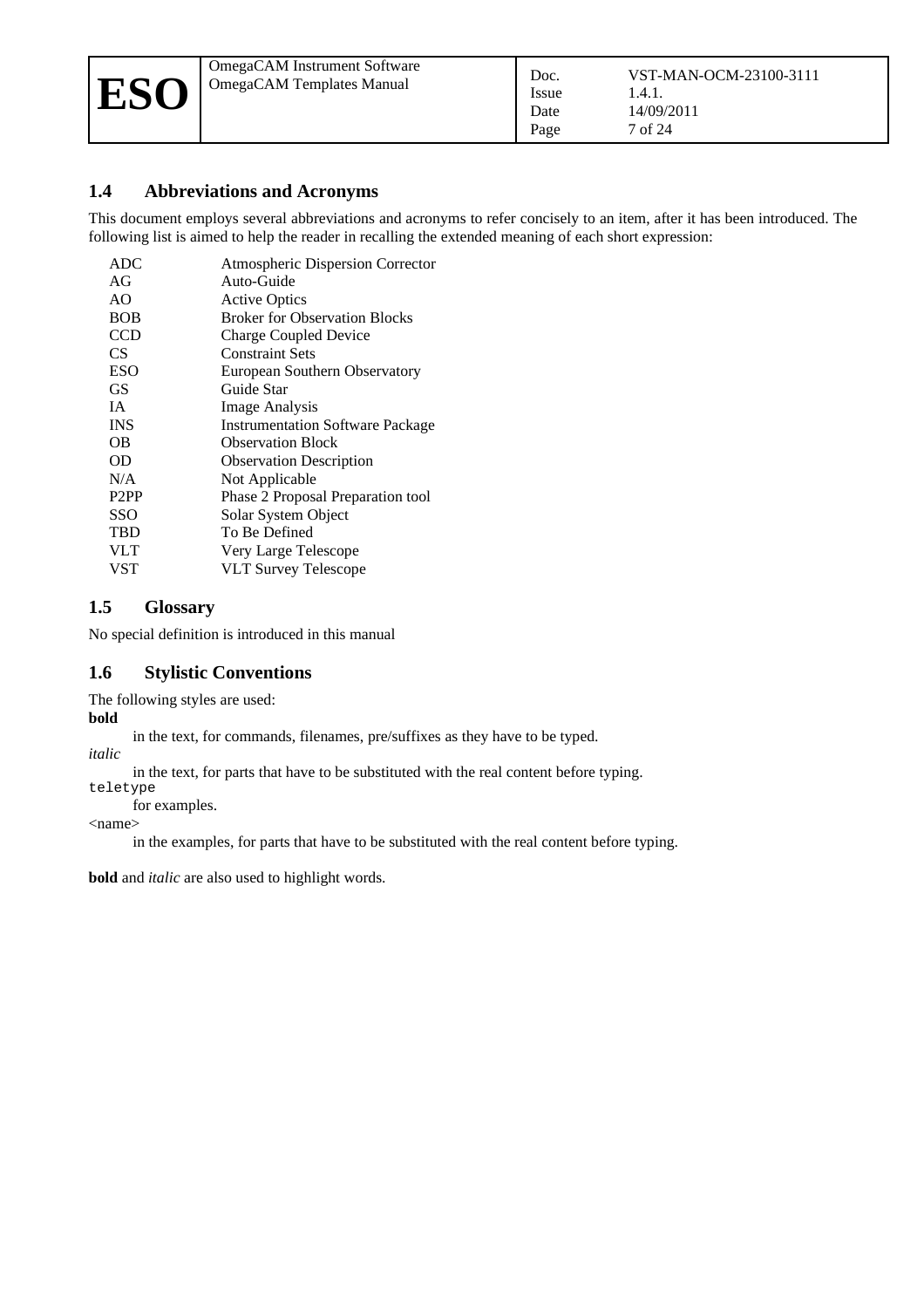## **2 OmegaCAM Templates**

#### **2.1 Introduction: Observation Blocks, Templates, Keywords**

**Observation Block (OB)**: an OB consists of a list of "templates", which themselves consist of a list of mode and instrument specific "keywords". The templates and keywords are translated to commands to be sent to the telescope and instrument to setup all components for the observations.

Following the general P2PP architecture, two types of Observation Blocks can be specified:

*"ObsBlocks"* night time observations, science and standard star exposures;

*"CalBlocks"* day time calibrations, bias, darks.

Night time "ObsBlocks" consist of the target information, a single acquisition template and the observation description (OD) with a small selection of science observation templates. The day time "CalBlocks" consist of a small selection of calibration templates (but no acquisition templates). Besides this, constraint sets (CS) and scheduling information are requested in particular for the preparation of service mode observations.

The target information and the constraint sets are not described below, since they are general for all instruments and their description can be found in the P2PP manual [\[RD8\].](#page-5-4)

**Observation Description (OD)**: this defines the sequence of setups and exposures for scientific or calibration purposes. It consists of one or more templates and the respective keywords. If several templates are included, their execution follows the sequence in the list. Several OBs can be organized into groups, concatenations, or time-links. See the P2PP for surveys User Manual [\[RD8\]](#page-5-4) for more information.

#### **2.2 OmegaCAM Templates: Acquisition, Science and Calibration**

#### **2.2.1 OmegaCAM Observing Modes**

OmegaCAM defines one observing mode only: imaging, acronym 'img'.

#### **2.2.2 Offsetting Modes and Observing Strategies**

Scientific observations with OmegaCAM are performed using templates that implement one of four Offsetting Modes: STARE, DITHER, JITTER or OFFSET. They differ in the kind of offsets that are used between exposures, and in the final data product.

Observing Strategies, on the other hand, extend beyond templates and OBs. They can relate to how fields are laid out during observation preparation, and employ one of the basic Offsetting Modes defined above. They can define additional instructions about scheduling of observations and reduction of data products. The Observation Strategies currently defined for OmegaCAM are: STANDARD, FREQ, DEEP and MOSAIC. They can be specified by the user using P2PP during the preparation of the scientific OBs.

Offsetting Modes and Observing Strategies are described in detail in the OmegaCAM User Manual [\[RD1\].](#page-5-2)

#### **2.2.3 Template Types**

Three template types are used with OmegaCAM: target acquisition templates, science observation templates and (mostly day time) calibration templates. The following naming convention (see [\[AD3\]\)](#page-5-3) is used:

| Acquisition templates | OMEGACAM_img_acq_xxx |
|-----------------------|----------------------|
| Calibration templates | OMEGACAM_img_cal_xxx |
| Observation templates | OMEGACAM_img_obs_xxx |

#### **2.2.4 Template Keywords**

The parameters of the templates and the respective observations are to be specified in the template specific list of keywords. The keywords correspond to functionalities (for instance setups of the instrument, telescope preset) supported by the templates. Within P2PP the keywords are designated by the names of P2PP entry fields. For any keyword an allowed range and a default value is defined. The keywords themselves are not visible from P2PP. The tables in sectionlist (separately for each template) the keywords names, their value range and defaults together with the P2PP name as shown in the view panel of P2PP. In general only the keywords which will be in status "NODEFAULT" have to be set by the users, while the keywords already set to default values should remain at the original default value in almost all cases. Hidden parameters cannot be modified and will not appear at any place in P2PP.

#### **2.2.5 Overheads**

Overheads associated to observations with OmegaCAM are described and quantified in the OmegaCAM User Manual [\[RD1\]](#page-5-2) and on the OmegaCAM web pages [http://www.eso.org/sci/facilities/paranal/instruments/omegacam/doc/index.html.](http://www.eso.org/sci/facilities/paranal/instruments/omegacam/doc/index.html)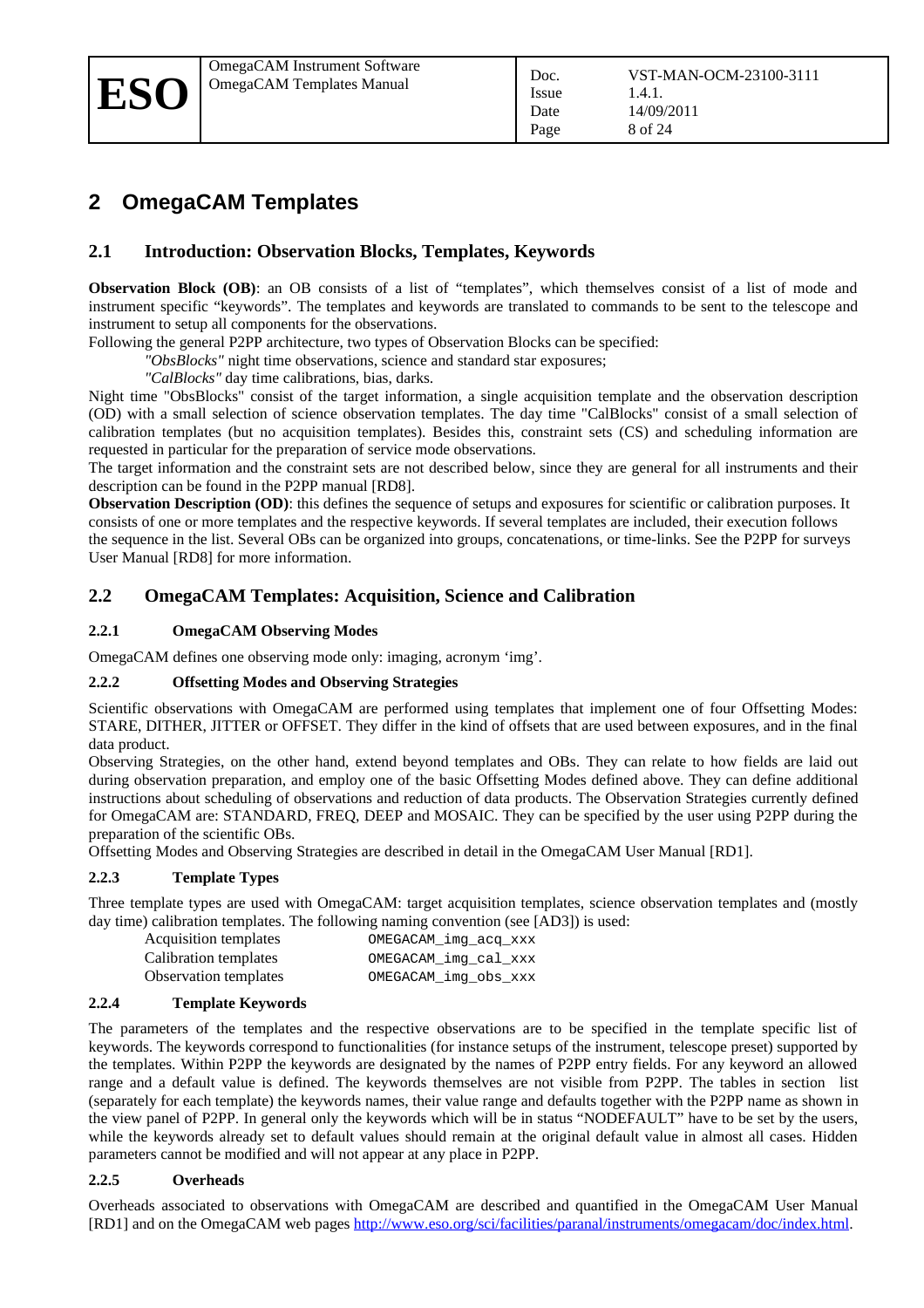#### <span id="page-8-1"></span>**2.3 Acquisition Templates**

#### <span id="page-8-3"></span>**2.3.1 Normal Acquisition**

During normal acquisition the telescope is preset to the target and autoguide and image analysis are initialized, following this sequence of actions:

- 1. Preset telescope and (in parallel) setup instrument with user specified filter;
- 2. Apply filter and (if enabled) temperature dependent focus correction;
- 3. Initialize OmegaCAM autoguide and image analysis system

Normally, the auxiliary CCDs located in the focal plane of the instrument are used to do autoguiding (AG) and image analysis (IA). In this case, initialization of AG includes selection of guide stars (usually one per guide CCD) and locking of AG loop, while initialization of IA consists, as a minimum, in the selection of IA stars and generally may include a few measurement/correction iterations.

For observations of Solar System Objects (SSOs), guiding is currently not possible, but differential tracking rates may be specified. While observing SSOs, image analysis and active optics corrections are not performed. More details can be found in [\[RD1\].](#page-5-2)

#### **2.3.2 Move Bright Star to Gap**

This template is used to drop a bright star down the gaps between CCDs in the mosaic, in order to reduce stray light. Choice of the star is performed interactively:

- 1. Preset telescope and (in parallel) setup instrument with user specified filter;
- 2. Apply filter- and (if enabled) temperature-dependent focus correction;
- <span id="page-8-2"></span>3. Loop:
	- 3.1. Perform one exposure with user specified exposure time and display resulting image;
	- 3.2. Prompt user to select star to be dropped down the nearest gap in the mosaic or to exit loop;
	- 3.3. User selects the star, offset is computed and, after user confirmation, applied to the telescope;
	- 3.4. Ask user whether to continue loop, if yes then go to [;](#page-8-2)
- 4. Initialize OmegaCAM autoguide and image analysis system.

This template cannot be used in combination with differential tracking for Solar System Objects.

#### <span id="page-8-0"></span>**2.4 Science Templates**

The science exposure templates allow the execution of science exposures with a user-specified observing strategy and filter (see [\[RD1\]](#page-5-2) for more information). The templates perform instrument setups, telescope offsets and sequences of science exposures.

#### **2.4.1 Jitter, Dither and Offset**

Used to observe with several pointings in the sky and performing offsets in between exposures. The target must be acquired with sidereal tracking only, i.e. jitter and dither is not provided for observations of Solar System Objects. This check will be performed by the P2PP verification software.

- 1. Offset telescope and (in parallel) setup first exposure: exposure time and filter name;
- 2. Apply filter and (if enabled) temperature dependent focus correction;
- 3. For the requested number of exposures:
	- 3.1. Check that, if enabled, AG and IA are setup correctly;
	- 3.2. Start scientific exposure;
	- 3.3. Start AG and IA loop;
	- 3.4. A few seconds before the end of the exposure: stop AG and IA loop;
	- 3.5. Wait for exposure to finish (shutter is closed) and readout from scientific mosaic to start;
	- 3.6. Offset telescope and (in parallel) setup next exposure: exposure time and filter name;
	- 3.7. Apply filter- and (if enabled) temperature-dependent focus correction;
	- 3.8. Wait until readout has finished and data from the FIERAs has been written to disk;
	- 3.9. Go to point(it is possible to disable this for the Offset template in P2PP);
- 4. Offset telescope back to preset position;
- 5. Wait for all acquired data to be merged in final files and archived.

#### **2.4.2 Stare**

Used to observe with one fixed pointing position. Target can be acquired with either sidereal or non-sidereal tracking.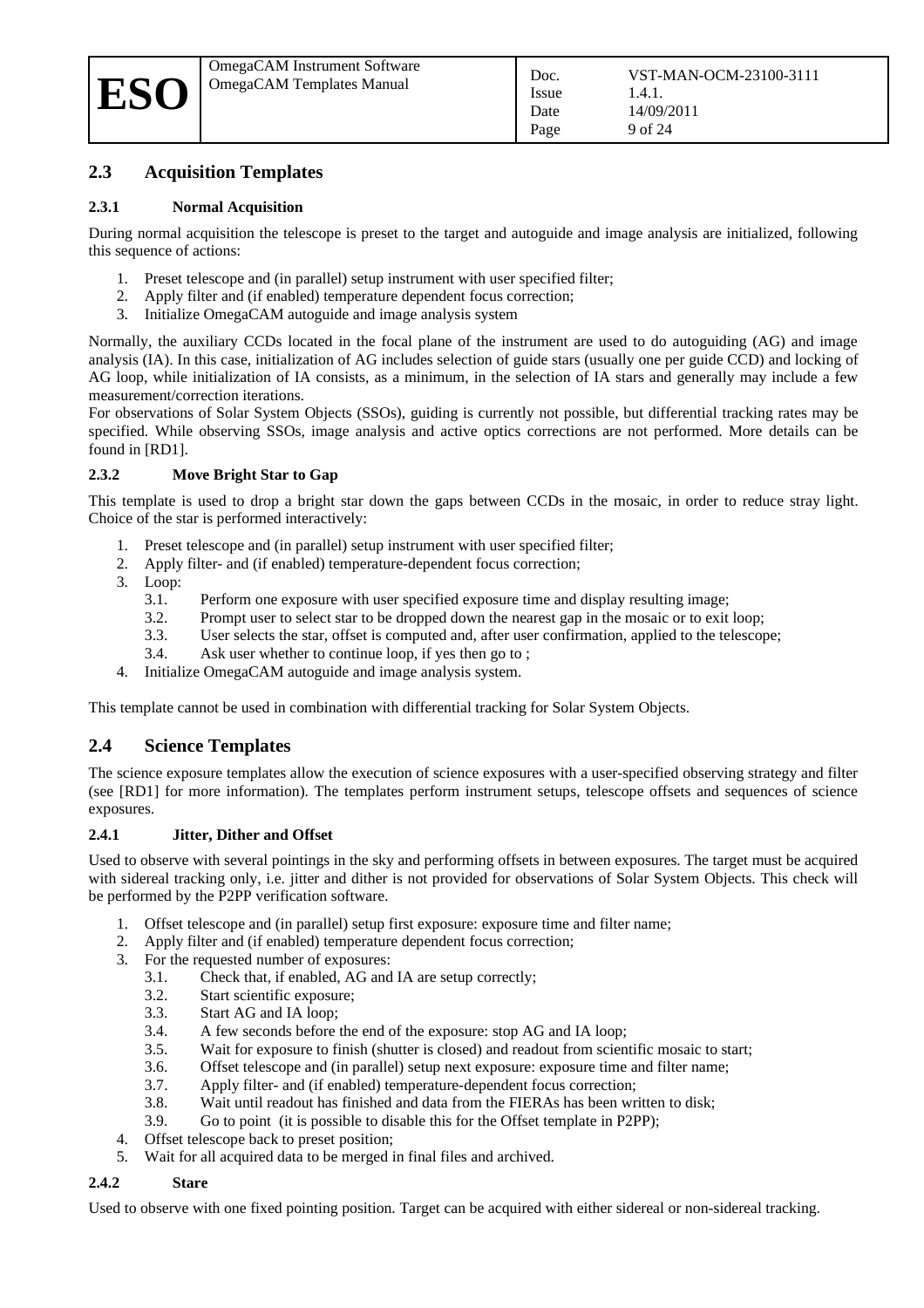

- 1. Setup first exposure: exposure time and filter name;
- 2. Apply filter- and (if enabled) temperature-dependent focus correction;
- <span id="page-9-1"></span>3. For the requested number of exposures:
	- 3.1. Check that, if enabled, AG and IA are setup correctly;
	- 3.2. Start scientific exposure;
	- 3.3. Start AG and IA loop;
	- 3.4. A few seconds before the end of the exposure: stop AG and IA loop;
	- 3.5. Wait for exposure to finish (shutter is closed) and readout from scientific mosaic to start;
	- 3.6. Setup next exposure: exposure time and filter name;
	- 3.7. Apply filter- and (if enabled) temperature-dependent focus correction;
	- 3.8. Wait until readout has finished and data from the FIERAs has been written to disk;
	- 3.9. Start asynchronous (i.e. parallel) merging of data products in final FITS file to be archived;
	- 3.10. Go to point [;](#page-9-1)
- <span id="page-9-4"></span>4. Wait for all acquired data to be merged in final files and archived.

Note that stepis performed even if in the stare template it is possible to specify one filter and exposure time only. This happens because the exposure is actually performed through library code which is general enough to allow every exposure to have different setups. The execution of setup in stepdoesn't introduce any significant overhead, since the control software takes no actions for those setup parameters that do not change since the previous setup command (e.g. requesting a filter that is already in the optical path doesn't cause a filter exchange to happen).

The template code is shared by the OMEGACAM\_img\_obs\_stare and OMEGACAM\_img\_cal\_zp templates. For the last template the number of exposures is fixed to 1, while the user can select the exposure time and filter name.

#### <span id="page-9-0"></span>**2.5 Calibration Templates**

Calibration templates define the procedure and the parameters for the execution of calibration exposures. Almost all calibration templates are executed during daytime, hence there must not be an acquisition template in the corresponding calibration OBs. The only templates that do not conform to this rule are the skyflat and photometric zero-point calibration templates which are executed on the sky with the 'img\_acq' acquisition template (see Sect. [, above\)](#page-8-3).

The following types of calibration templates exist: templates taking exposures without opening the shutter (bias, dark, readnoise), templates based on dome flat field exposures (dome flat, gain, quick, shutter homogeneity), the twilight flatfield template and the photometric zero-point calibration template.

#### **2.5.1 Bias and Dark**

These templates perform exposures without opening the shutter. Bias and dark exposures are carried out by the observatory staff during daytime. Users do not have to submit OBs for these kinds of calibration data.

- 1. Setup CCD with user-specified exposure time (fixed to zero for biases);
- <span id="page-9-3"></span>2. For the requested number of exposures:
	- 2.1. Start exposure (without opening the shutter);
	- 2.2. Wait for exposure to finish (shutter is closed) and readout from scientific mosaic to start;
	- 2.3. Setup exposure time for next exposure;
	- 2.4. Wait until readout has finished and data from the FIERAs has been written to disk;
	- 2.5. Start asynchronous (i.e. parallel) merging of data products in final FITS file to be archived;
	- 2.6. Go to [;](#page-9-3)
- 3. Wait for all acquired data to be merged in final files and archived.

Templates that follow this procedure (and that share the underlying code implementing it) are OMEGACAM\_img\_cal\_bias, OMEGACAM\_img\_cal\_dark and OMEGACAM\_img\_cal\_readnoise.

#### **2.5.2 Dome Flat**

Performs exposures with the CCD illuminated by the light coming from the calibration lamps set. Note that in OmegaCAM two such sets exist, see Sect.for more details. Dome flat exposures are carried out by the observatory staff during daytime. User do not have to submit OBs for these kind of calibration data.

- 1. If not already on then switch lamps on, setup CCD with user-specified exposure time, insert requested filter;
- <span id="page-9-2"></span>2. Wait for lamps warm-up if not already warm;<br>3. For the requested number of exposures:
	- 3. For the requested number of exposures:
		- 3.1. Start exposure;
		- 3.2. Wait until readout has finished and data from the FIERAs has been written to disk;
	- 3.3. Start asynchronous (i.e. parallel) merging of data products in final FITS file to be archived;
		- 3.4. Go to [;](#page-9-2)
- 4. Wait for all acquired data to be merged in final files and archived.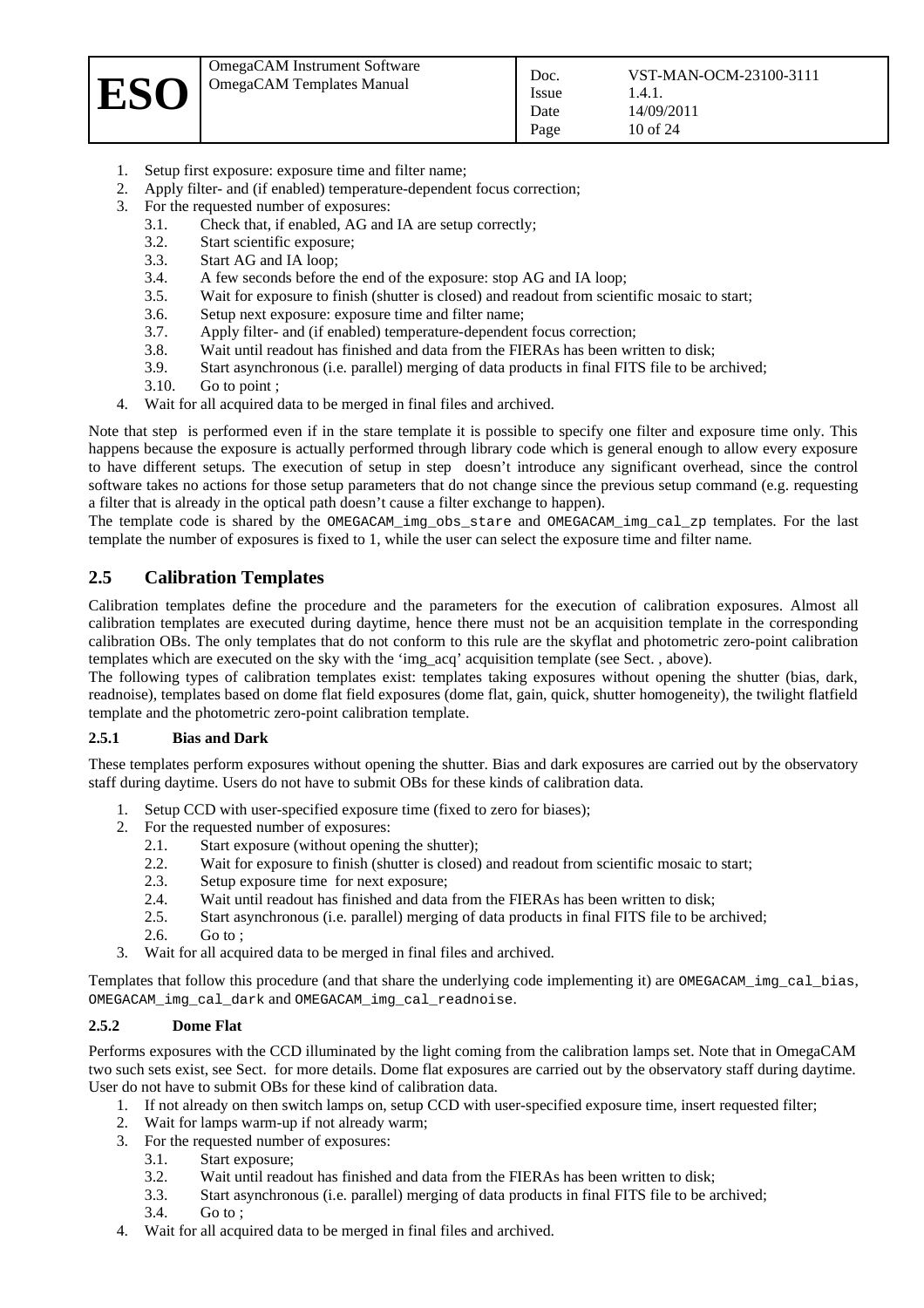Note that calibration lamps are **not** switched off at the end of the template, but they are automatically switched off by the instrument software at the **end of the OB.** This allows to combine several dome flat templates in the same OB without having to wait for the lamp warm-up/cool-down times in between templates.

Templates that follow this procedure (and that share the underlying code implementing it) are OMEGACAM\_img\_cal\_domeflat, OMEGACAM\_img\_cal\_gain, OMEGACAM\_img\_cal\_quick, and OMEGACAM\_img\_cal\_shutter.

#### **2.5.3 Sky Flat**

Acquires a specified number of sky (twilight) flats, through a given filter. Exposure time is computed automatically on the basis of the requested exposure level, following Tyson and Gal [\[RD9\].](#page-5-5) Exposures are jittered, with the same pattern as in OMEGACAM img\_obs\_jitter, but larger offsets (default 30 arcsec). Sky flat exposures are carried out by the observatory staff during twilight. User do not have to submit OBs for these kind of calibration data.

- 1. Setup instrument with filter and initial estimate for the exposure time;
- <span id="page-10-1"></span>2. Loop:
	- 2.1. Perform an exposure, measure exposure level, estimate exposure time for next exposure;
	- 2.2. If next exposure time outside allowed range set exposure time to a predefined default else exit loop;
	- 2.3. Ask user whether to continue, if yes go to [;](#page-10-1)
- <span id="page-10-0"></span>3. For the requested number of exposures:
	- 3.1. Start scientific exposure;
	- 3.2. Start AG and IA loop;
	- 3.3. Wait for exposure to finish and readout from scientific mosaic to start;
	- 3.4. Stop AG and IA loop;
	- 3.5. Offset telescope and (in parallel) setup next exposure: exposure time;
	- 3.6. If enabled, apply temperature-dependent focus correction;
	- 3.7. Wait until readout has finished and data from the FIERAs has been written to disk;
	- 3.8. Go to point
- 4. Offset telescope back to preset position;
- 5. Wait for all acquired data to be merged in final files and archived.

#### **2.5.4 Photometric Zero Point Calibration**

Executes one exposure using the 'obs\_stare' template with a user selected filter.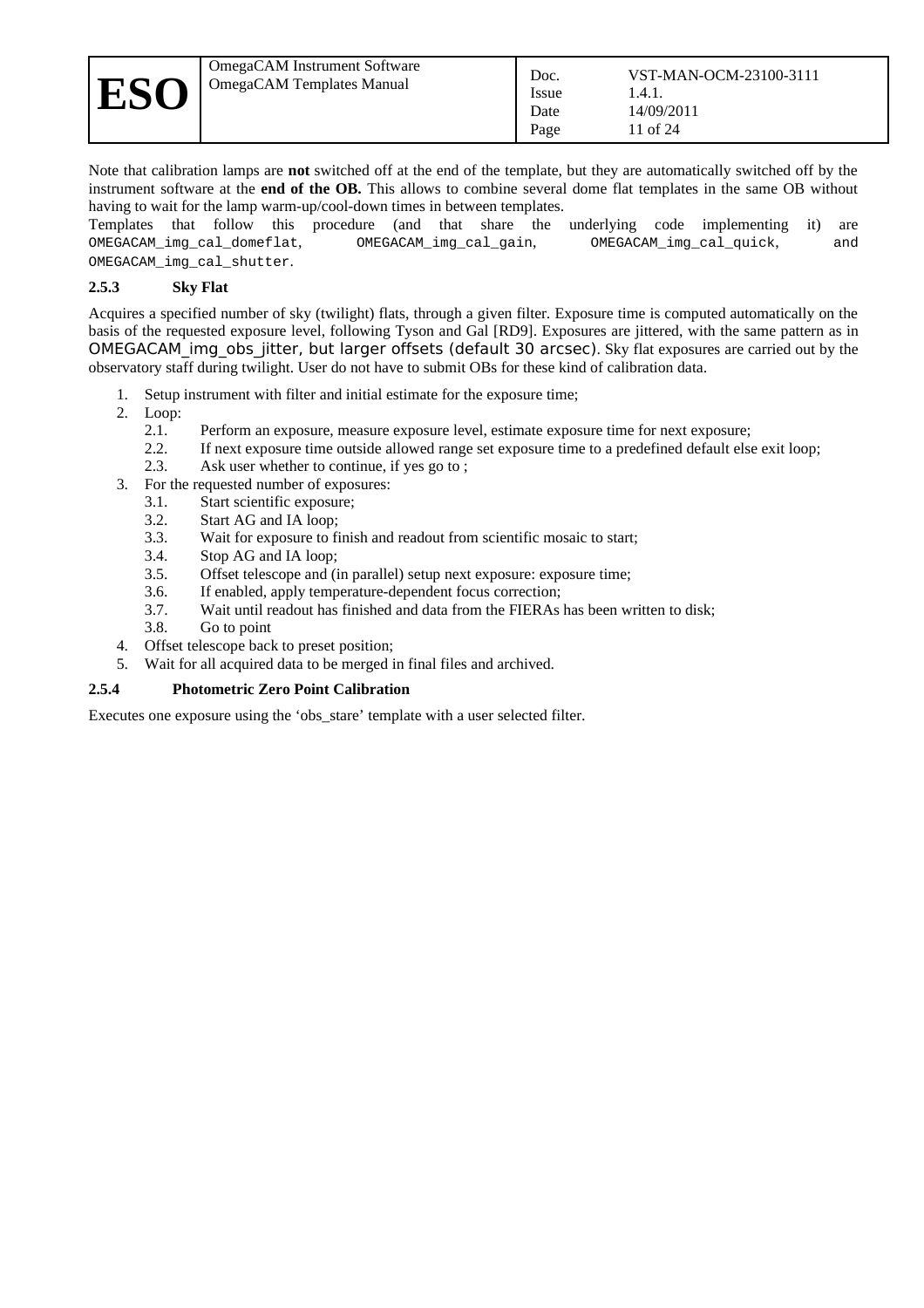## <span id="page-11-2"></span>**3 Templates Description**

The following sections list in tabular form for each template:

- 1. The template keywords;
- 2. The value range for the keywords;
- 3. The default values;
- 4. The P2PP name of the keyword entry fields;
- 5. The selection and entry option for the keyword.

**Keyword order**: in the tables below the keywords are ordered as follows:

- 1. DET keywords: parameters for CCD setup and exposure time
- 2. SEQ keywords: Sequence keywords for series of exposures etc.
- 3. TEL keywords: parameters for telescope preset, guiding, offsets etc
- 4. INS keywords: parameters for instrument setup

**Selection and entry options for the keywords**: different selection and entry options exist for the actual value of the keyword entered by the user in the template form:

Issue Date Page

- Single value in "Range" column: keyword parameter is fixed. No user modification is possible. "F" (fixed) in column "Entry".
- List of values in "Range" column: several predefined (named) values for the keyword are possible. Selection of the actual ones for template execution is done via a pull-down menu. "P" (pull-down menu) in column "Entry".
- Range of values in "Range" column: the actual value should fall within a wider range of possible values (indicated by for instance 0.25÷ 100000.0). The actual one to be used for the template execution has to be entered by typing. "T" (type) in column "Entry".

**Hidden parameters**: several templates contain so-called hidden keywords. These keywords are needed for the proper execution of the templates, but they are not meant to be changed by the user. Therefore, they are hidden from the P2PP display, i.e. no P2PP entry field is assigned to them, but they appear in the exported version of the OB. The user cannot modify the values of hidden keywords.

#### <span id="page-11-1"></span>**3.1 OMEGACAM\_img\_acq**

Preset the telescope to the coordinates of the target associated with the Observation Block. After telescope has been preset, and if autoguiding has been enabled, GSs will be acquired. Operator intervention will be requested to activate autoguiding (by confirming GSs selection or overriding it) if requested. For SSO observations autoguiding is not activated. Image analysis can be de-activated for OBs in a concatenation.

| Parameter            | Range                   | <b>Default</b>   | <b>P2PP</b> Label             | Entry |
|----------------------|-------------------------|------------------|-------------------------------|-------|
| TEL.TARG.ALPHA       | $0 \div 240000$         | <b>NODEFAULT</b> | <b>Right Ascension</b>        |       |
| TEL.TARG.DELTA       | $-900000 \div 900000$   | <b>NODEFAULT</b> | Declination                   |       |
| TEL.TARG.EQUINOX     | $-2000 \div 3000$       | 2000             | Equinox                       |       |
| TEL.ROT.OFFANGLE     | 0.0, 90.0, 180.0, 270.0 | $\theta$         | Rotator offset angle [deg]    |       |
| TEL.GS1.ALPHA        | $0 \div 240000$         | 0                | RA of $1st$ guide star        |       |
| TEL.GS1.DELTA        | $-900000 \div 900000$   | $\Omega$         | DEC of $1st$ guide star       |       |
| TEL.GS1.MAG          | $0 \div 25$             | 12               | Magnitude of $1st$ guide star |       |
| TEL.GS2.ALPHA        | $0 \div 240000$         | 0                | RA of $2^{nd}$ guide star     |       |
| TEL.GS2.DELTA        | $-900000 \div 900000$   | $\Omega$         | DEC of $2nd$ guide star       | T     |
| TEL.GS2.MAG          | $0 \div 25$             | 12               | Magnitude of $2nd$ guide star |       |
| TEL.ADC.TYPE         | <b>NONE</b>             | <b>NONE</b>      | <b>ADC</b> Setting            | т     |
|                      | <b>COORD</b>            |                  |                               |       |
| <b>INS.FILT.NAME</b> | See Table 1             | <b>NODEFAULT</b> | Filter                        | P     |
| OCS.AG.START         | T F                     |                  | Start autoguiding             |       |
| OCS.IA.START         | T F                     |                  | <b>Start Image Analysis</b>   |       |

#### <span id="page-11-0"></span>*Hidden parameters:*

| <b>Parameter</b>       | Range         | Value | <b>Function</b>                    | Entry |
|------------------------|---------------|-------|------------------------------------|-------|
| TEL.TARG.ADDVELALPHA   | $-15 \div 15$ |       | Additional Velocity RA [arcsec/s]  | ᠇᠇    |
| l TEL.TARG.ADDVELDELTA | $-15 \div 15$ |       | Additional Velocity DEC [arcsec/s] | m     |
| l TEL.AG.START         | ТF            |       | Acquire guide star?                | m     |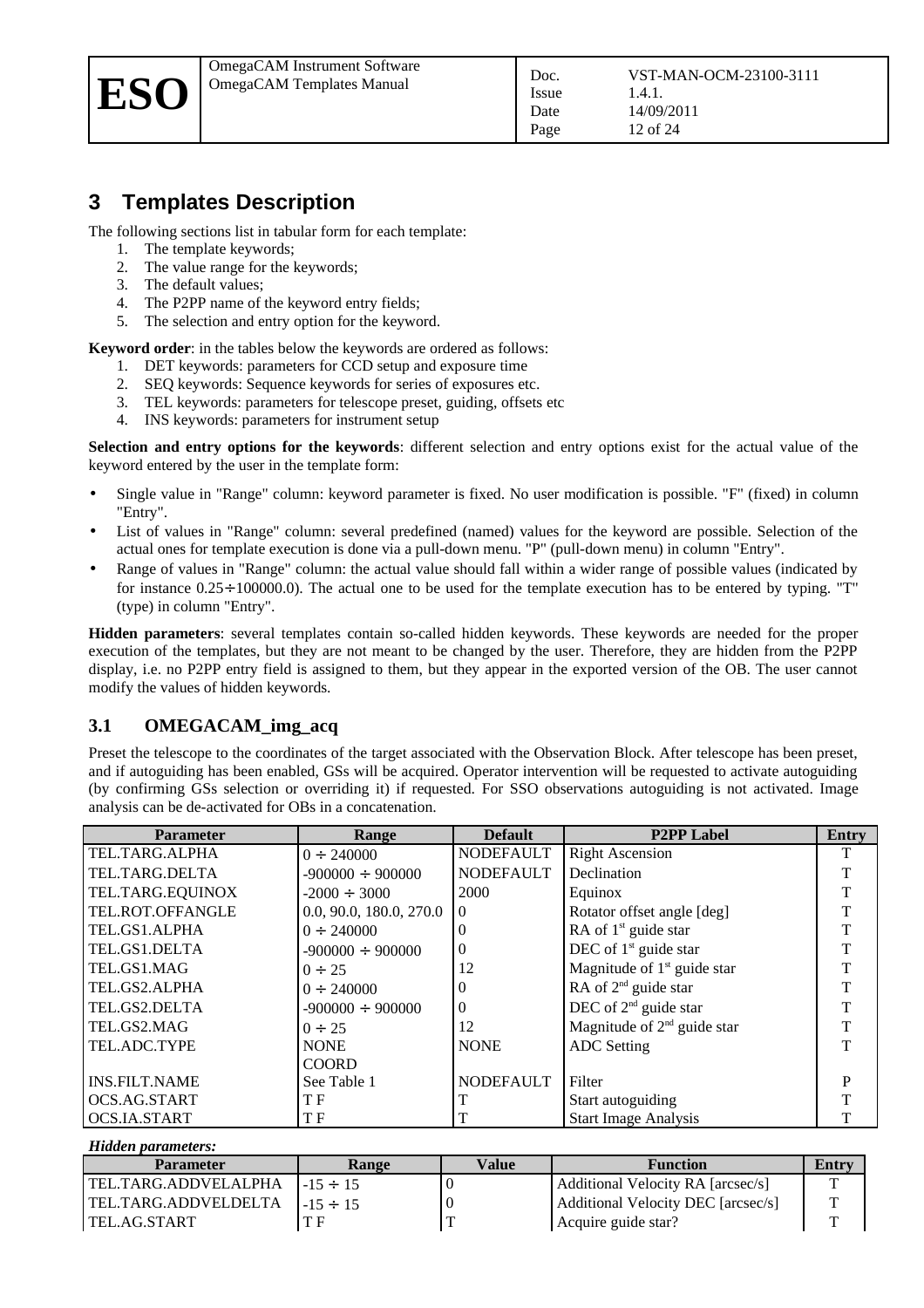| <b>ESO</b> | OmegaCAM Instrument Software<br>OmegaCAM Templates Manual | Doc.<br>Issue<br>Date<br>Page | VST-MAN-OCM-23100-3111<br>1.4.1.<br>14/09/2011<br>13 of 24 |
|------------|-----------------------------------------------------------|-------------------------------|------------------------------------------------------------|
|------------|-----------------------------------------------------------|-------------------------------|------------------------------------------------------------|

| $AO$ TYPF<br>TEL. | <b>NOONE</b><br>AO<br>_ | <b>NOONE</b><br>AO. | Do a ONECAL correction in preset? |  |
|-------------------|-------------------------|---------------------|-----------------------------------|--|
|                   | <b>ONE</b><br>AO.       |                     |                                   |  |

#### **3.2 OMEGACAM\_img\_acq\_movetogap**

Works as the "normal" acquisition template (above) except that, after the preset, operator intervention is requested to interactively specify a telescope offset that allows to drop one bright star into CCDs gaps. Image analysis can be deactivated for OBs in a concatenation.

| <b>Parameter</b>     | Range                   | <b>Default</b>   | <b>P2PP Label</b>             | <b>Entry</b> |
|----------------------|-------------------------|------------------|-------------------------------|--------------|
| DET1.WIN1.UIT1       | $0 \div 43200$          |                  | Exposure time [s]             | т            |
| TEL.TARG.ALPHA       | $0 \div 240000$         | <b>NODEFAULT</b> | <b>Right Ascension</b>        |              |
| TEL.TARG.DELTA       | $-9000000 \div 900000$  | <b>NODEFAULT</b> | Declination                   |              |
| TEL.TARG.EQUINOX     | $-2000 \div 3000$       | 2000             | Equinox                       |              |
| TEL.ROT.OFFANGLE     | $-270.0$ $\ldots$ 270.0 |                  | Rotator offset angle [deg]    |              |
| TEL.GS1.ALPHA        | $0 \div 240000$         |                  | RA of $1st$ guide star        |              |
| TEL.GS1.DELTA        | $-9000000 \div 900000$  | 0                | DEC of $1st$ guide star       |              |
| TEL.GS1.MAG          | $0 \div 25$             | 12               | Magnitude of $1st$ guide star |              |
| TEL.GS2.ALPHA        | $0 \div 240000$         |                  | RA of $2^{nd}$ guide star     |              |
| TEL.GS2.DELTA        | $-900000 \div 900000$   | 0                | DEC of $2nd$ guide star       |              |
| TEL.GS2.MAG          | $0 \div 25$             | 12               | Magnitude of $2nd$ guide star |              |
| TEL.ADC.TYPE         | <b>NONE</b>             | <b>NONE</b>      | <b>ADC Setting?</b>           |              |
|                      | <b>COORD</b>            |                  |                               |              |
| <b>INS.FILT.NAME</b> | See Table 1             | <b>NODEFAULT</b> | Filter                        | P            |
| OCS.AG.START         | ТF                      |                  | Start autoguiding             |              |
| OCS.IA.START         | ΤF                      |                  | <b>Start Image Analysis</b>   |              |

#### *Hidden parameters:*

| Parameter              | Range         | Value    | <b>Function</b>                    | Entry |
|------------------------|---------------|----------|------------------------------------|-------|
| l TEL.TARG.ADDVELALPHA | $-15 \div 15$ |          | Additional Velocity RA [arcsec/s]  |       |
| TEL.TARG.ADDVELDELTA   | $-15 \div 15$ |          | Additional Velocity DEC [arcsec/s] |       |
| l TEL.AG.START         | ТF            |          | Acquire guide star?                | ᠇᠇    |
| TEL.AO.TYPE            | AO NOONE      | AO NOONE | Do a ONECAL correction in preset?  | ᠇᠇    |
|                        | AO ONE        |          |                                    |       |

#### **3.3 OMEGACAM\_img\_cal\_bias**

Acquire N bias exposures, with opaque filter in optical path and shutter closed. Integration time is zero.

| arane -        | lange<br>$\sim$ alle | n 1<br>erault | Label                                           | иш |
|----------------|----------------------|---------------|-------------------------------------------------|----|
| חת־<br>N<br>ΟЕ | 100<br><u>—</u>      |               | <b>DOSUTPS</b><br>uber.<br>$\sim$<br>n1<br>ullu |    |

| <b>Hidden parameters:</b> |            |       |                   |       |
|---------------------------|------------|-------|-------------------|-------|
| Parameter                 | Range      | Value | Function          | Entrv |
| DET1.WIN1.UIT1            | 43200<br>∸ |       | Exposure time [s] |       |

#### **3.4 OMEGACAM\_img\_cal\_dark**

Acquire N dark exposures, with opaque filter in optical path and shutter closed. The user specifies integration time.

| Parameter      | Range           | Default   | <b>P2PP Label</b>     | Entrv |
|----------------|-----------------|-----------|-----------------------|-------|
| DET1.WIN1.UIT1 | 43200<br>$(1 +$ | NODEFAULT | Exposure time [s]     |       |
| ' SEQ.NEXPO    | 100<br>$1 \div$ |           | I Number of exposures |       |

#### <span id="page-12-0"></span>**3.5 OMEGACAM\_img\_cal\_domeflat**

Acquire N dome flats. Telescope is preset to point towards the flat-field screen (without tracking), calibration lamps are switched ON automatically. The user specifies exposure time.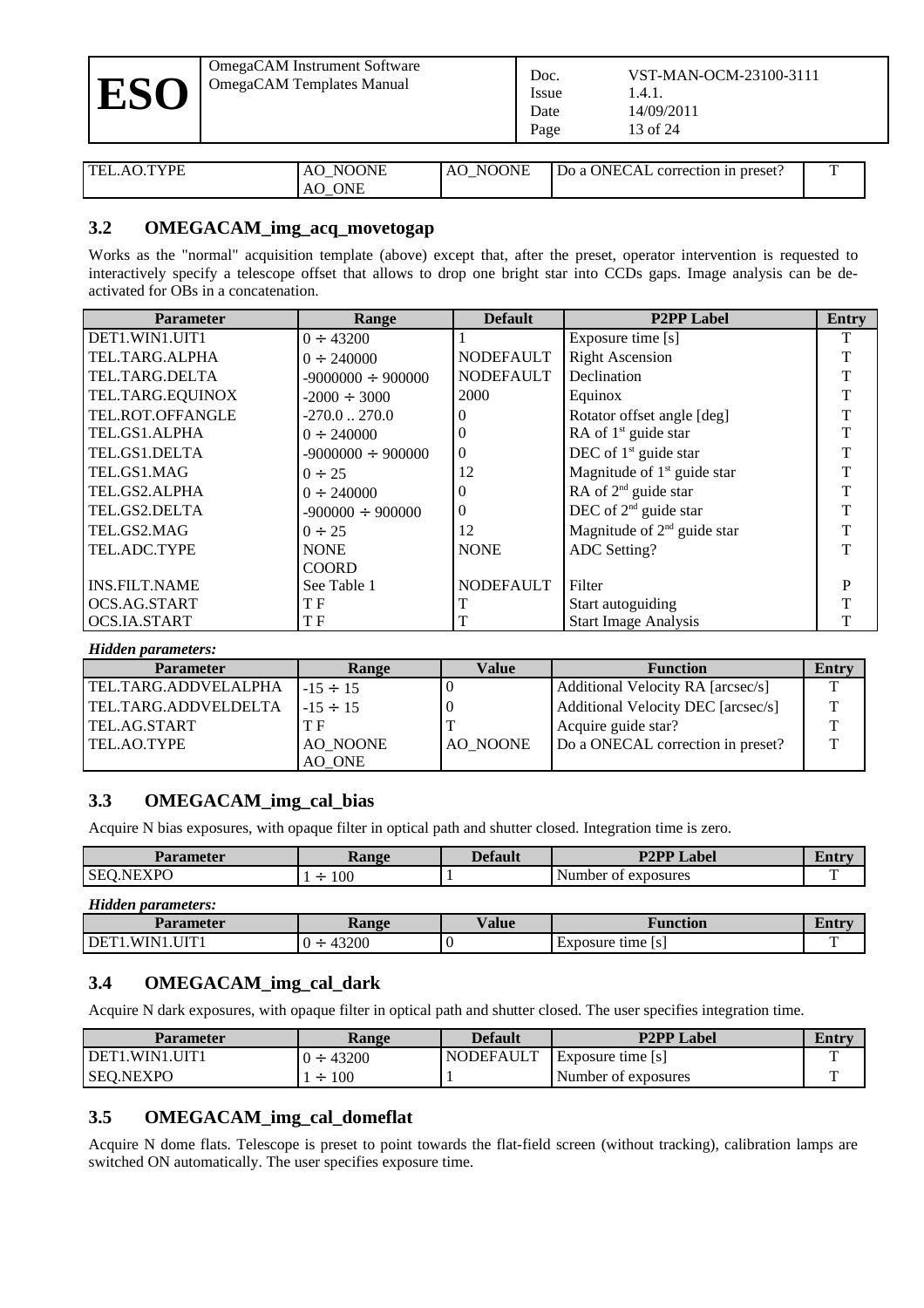OmegaCAM Instrument Software OmegaCAM Insulment Software<br>
Doc.<br>
Dec.

| <b>Parameter</b>     | Range             | <b>Default</b> | <b>P2PP Label</b>   | Entry |
|----------------------|-------------------|----------------|---------------------|-------|
| DET1.WIN1.UIT1       | $0 \div 43200$    | NODEFAULT      | Exposure time [s]   |       |
| SEQ.NEXPO            | $1 \div 100$      |                | Number of exposures | ௱     |
| <b>INS.FILT.NAME</b> | See Table 1       | NODEFAULT      | Filter              | D     |
| l INS.LAMP.SET       | "Set 1", "Set 2", |                | Calibration lamps   | D     |
|                      | "default",        |                |                     |       |
|                      | "non-default"     |                |                     |       |

#### <span id="page-13-1"></span>**3.6 OMEGACAM\_img\_cal\_gain**

Same as OMEGACAM\_img\_cal\_domeflat, with N=20 and exposure time = 0.2 4.3 4.0 0.3 0.7 3.5 2.7 0.1 1.4 2.1 2.1 1.4 0.1 2.7 3.5 0.7 0.3 4.0 4.3 0.2 s. Used to determine and monitor CCD gain.

| <b>Parameter</b>     | Range                | <b>Default</b>   | <b>P2PP Label</b> | Entry |
|----------------------|----------------------|------------------|-------------------|-------|
| <b>INS.FILT.NAME</b> | See Table 1          | <b>NODEFAULT</b> | Filter            |       |
| <b>INS.LAMP.SET</b>  | "Set 1", "Set<br>ייר |                  | Calibration lamps |       |
|                      | "default",           |                  |                   |       |
|                      | "non-default"        |                  |                   |       |

#### *Hidden parameters:*

| Parameter        | Range          | Value                | <b>Function</b>     | Entry |
|------------------|----------------|----------------------|---------------------|-------|
| l DET1.WIN1.UIT1 | $0 \div 43200$ | 2,60,50,4,8,40,      | Exposure time [s]   | ᠇᠇    |
|                  |                | 30, 1, 16, 24, 24, 1 |                     |       |
|                  |                | 6,1,30,40,8,4,5      |                     |       |
|                  |                | 0,60,2               |                     |       |
| SEQ.NEXPO        | $1 \div 100$   | 20                   | Number of exposures | m     |

#### <span id="page-13-0"></span>**3.7 OMEGACAM\_img\_cal\_monit**

Same as stare, with N=1 and composite filter. Used for photometric calibration monitoring.

| Parameter        | Range           | Default     | <b>P2PP Label</b>         | Entry |
|------------------|-----------------|-------------|---------------------------|-------|
| l DET1.WIN1.UIT1 | 43200<br>$() +$ |             | Exposure time [s]         |       |
| l OCS.STRTG      |                 | l NODEFAULT | <b>Observing strategy</b> |       |

| <b>Hidden parameters:</b> |                 |              |                     |       |
|---------------------------|-----------------|--------------|---------------------|-------|
| Parameter                 | Range           | Value        | Function            | Entrv |
| SEQ.NEXPO                 | 100<br>$\vdash$ |              | Number of exposures |       |
| l INS.FILT.NAME           | See Table 1     | u_g_r_i_SDSS | Filter              |       |

#### **3.8 OMEGACAM\_img\_cal\_quick**

Same as OMEGACAM\_img\_cal\_domeflat, with N=1 and composite filter. Used for a quick health check of the instrument.

| Parameter        | Range                | <b>Default</b> | <b>P2PP Label</b>        | Entry |
|------------------|----------------------|----------------|--------------------------|-------|
| l DET1.WIN1.UIT1 | $0 \div 43200$       |                | Exposure time [s]        | ௱     |
| l INS.LAMP.SET   | "Set 1", "Set<br>ייר |                | <b>Calibration lamps</b> |       |
|                  | "default",           |                |                          |       |
|                  | "non-default"        |                |                          |       |
| I INS.FILT.NAME  | See Table 1          | r SDSS         | Filter                   |       |

*Hidden parameters:*

| Parameter               | <b>Range</b> | Value | Function               | ени |
|-------------------------|--------------|-------|------------------------|-----|
| <b>YDC</b><br>NF<br>SE( | 100<br>÷     |       | Number<br>of exposures |     |

#### <span id="page-13-2"></span>**3.9 OMEGACAM\_img\_cal\_readnoise**

Same as OMEGACAM\_img\_cal\_bias, with N=2. Used to measure and monitor the CCD readout noise.

#### *Hidden parameters:*

| Parameter                           | Range      | /alue | Function          | Emti |
|-------------------------------------|------------|-------|-------------------|------|
| I I I T<br>WIN1<br>DET <sub>1</sub> | 43200<br>. |       | Exposure time [s] |      |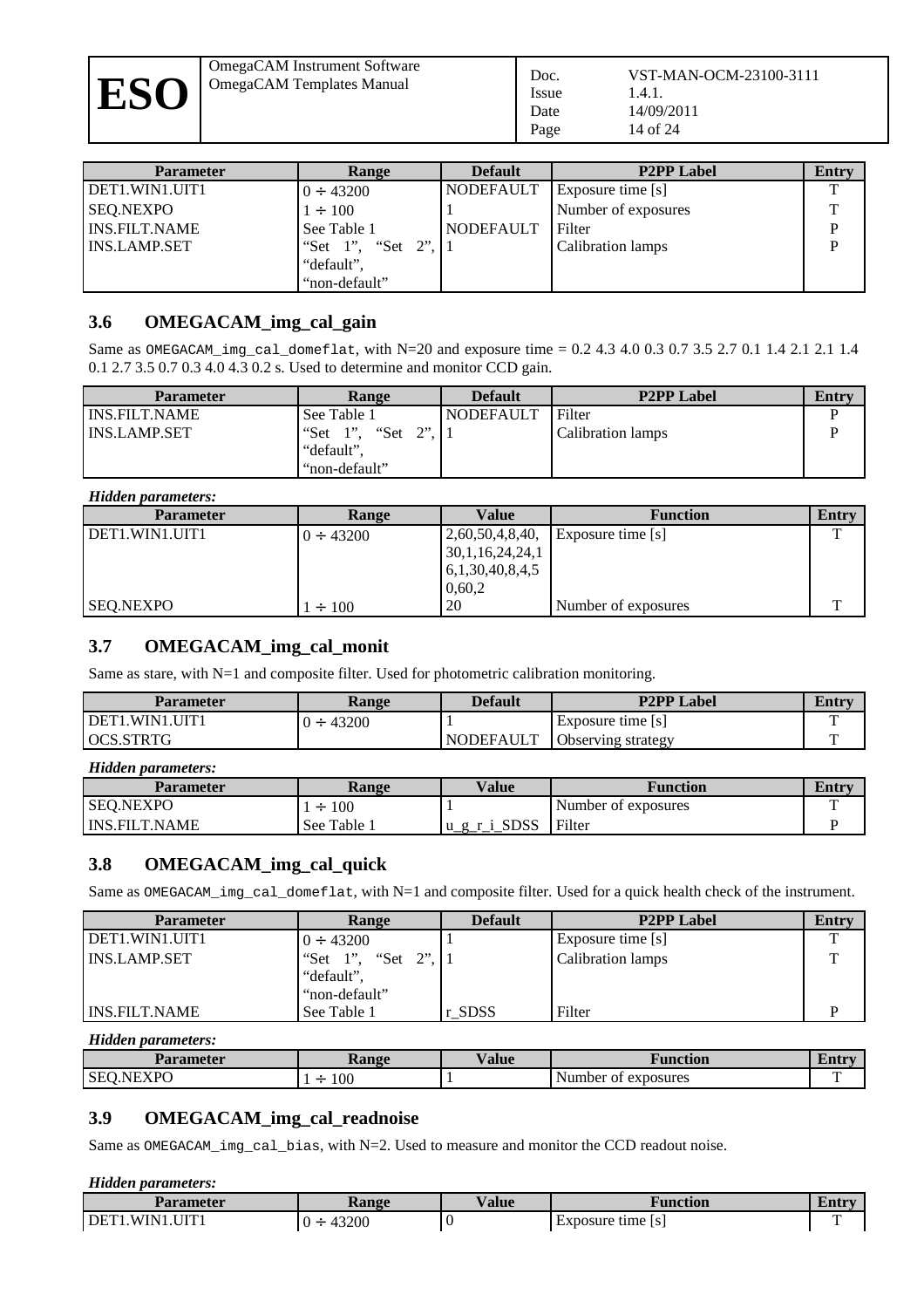| OmegaCAM Instrument Software<br>OmegaCAM Templates Manual<br><b>ESO</b> | Doc.<br>VST-MAN-OCM-23100-3111<br>Issue<br>1.4.1.<br>14/09/2011<br>Date<br>15 of 24<br>Page |  |
|-------------------------------------------------------------------------|---------------------------------------------------------------------------------------------|--|
|-------------------------------------------------------------------------|---------------------------------------------------------------------------------------------|--|

| $\sim$ $\sim$<br>DГ<br>.<br>эe<br>$\sim$<br>$\sim$ | 100<br>$\sim$ | . . | posures<br>. .<br>$\sim$ |  |
|----------------------------------------------------|---------------|-----|--------------------------|--|

#### <span id="page-14-0"></span>**3.10 OMEGACAM\_img\_cal\_shutter**

Same as OMEGACM\_imq\_cal\_domeflat, with N=4 and exposure times=10.0,0.1,0.1,10.0 s. Used to verify homogeneity in the exposure time over the scientific mosaic.

| <b>Parameter</b> | Range             | <b>Default</b>   | <b>P2PP Label</b> | Entry |
|------------------|-------------------|------------------|-------------------|-------|
| l DET1.WIN1.UIT1 | $0 \div 43200$    | 10.0, 0.1,       | Exposure time [s] |       |
|                  |                   | 0.1, 10.0        |                   |       |
| l INS.FILT.NAME  | See Table 1       | <b>NODEFAULT</b> | Filter            |       |
| l INS.LAMP.SET   | "Set 1", "Set 2", |                  | Calibration lamps |       |
|                  | "default",        |                  |                   |       |
|                  | "non-default"     |                  |                   |       |

#### *Hidden parameters:*

| Parameter               | łange    | . <del>.</del> .<br>/ alue | Function                    | эни |
|-------------------------|----------|----------------------------|-----------------------------|-----|
| EVDC<br><b>SEC</b><br>N | 100<br>- |                            | Number<br>: exposures<br>0Ì | --  |

#### <span id="page-14-2"></span>**3.11 OMEGACAM\_img\_cal\_skyflat**

Acquire N sky (twilight) flats, through a given filter. Exposure time is computed automatically on the basis of the requested exposure level. Exposures are jittered, with the same pattern as in OMEGACAM\_img\_obs\_jitter.

| <b>Parameter</b>     | Range          | <b>Default</b> | <b>P2PP Label</b>                   | Entry |
|----------------------|----------------|----------------|-------------------------------------|-------|
| <b>DET.EXPLEVEL</b>  | $1 \div 55000$ | 20000          | Requested intensity level [ADU]     | T.    |
| SEQ.NEXPO            | $1 \div 100$   |                | Number of exposures                 | m.    |
| TEL.TARG.OFFSETSIZE  | $0.5 \div 10$  |                | Step size in jitter offset patterns | T.    |
|                      |                |                | [arcsecs]                           |       |
| <b>INS.FILT.NAME</b> | See Table 1    | NODEFAULT      | Filter                              | D     |

#### <span id="page-14-1"></span>**3.12 OMEGACAM\_img\_cal\_zp**

Same as stare, with N=1. Used for photometric calibration of zero point for the key or user bands.

| Parameter            | Range          | Default   | <b>P2PP Label</b>                     | Entry     |
|----------------------|----------------|-----------|---------------------------------------|-----------|
| DET1.WIN1.UIT1.      | $0 \div 43200$ |           | $\vert$ Exposure time $\vert s \vert$ | <b>TT</b> |
| <b>INS.FILT.NAME</b> | See Table 1    | NODEFAULT | Filter                                |           |
| OCS.STRTG            |                | NODEFAULT | Observing strategy                    | —         |

*Hidden parameters:*

| Parameter               | <b>Range</b> | <b>Value</b> | <b>Function</b>           | Entr |
|-------------------------|--------------|--------------|---------------------------|------|
| <b>YDC</b><br>SE(<br>NF | 100<br>÷     |              | exposures<br>Number<br>0Ì |      |

#### **3.13 OMEGACAM\_img\_obs\_dither**

Observe with N pointings (default 5, maximum TBD) in the sky, with offsets  $\approx$  maximum gap between detectors ( $\approx$  400 pixels) between exposures. Target acquired with sidereal tracking only. Dither patterns are described in detail in Sect. [.](#page-17-0)

| Parameter            | Range          | <b>Default</b>   | <b>P2PP Label</b>                | Entry |
|----------------------|----------------|------------------|----------------------------------|-------|
| DET1.WIN1.UIT1       | $0 \div 43200$ | <b>NODEFAULT</b> | Exposure time $[s]$              |       |
| <b>SEQ.NEXPO</b>     | $1 \div 100$   |                  | Number of exposures              |       |
| TEL.TARG.OFFSETSIZEX | $0 \div 999$   | 25               | Step size in x [arcsec]          |       |
| TEL.TARG.OFFSETSIZEY | $0 \div 999$   | 85               | Step size in y [arcsec]          |       |
| TEL.TARG.DX          | $0.0 \div 25$  |                  | Unexposed gap size in x [arcsec] | T.    |
| TEL.TARG.DY          | $0.0 \div 85$  |                  | Unexposed gap size in y [arcsec] | T.    |
| TEL.TARG.PATTERN     | diag, starext  | diag             | Dither pattern name              | D     |
| INS.FILT.NAME        | See Table 1    | <b>NODEFAULT</b> | Filter                           |       |
| OCS.STRTG            |                | NODEFAULT        | <b>Observing strategy</b>        | D     |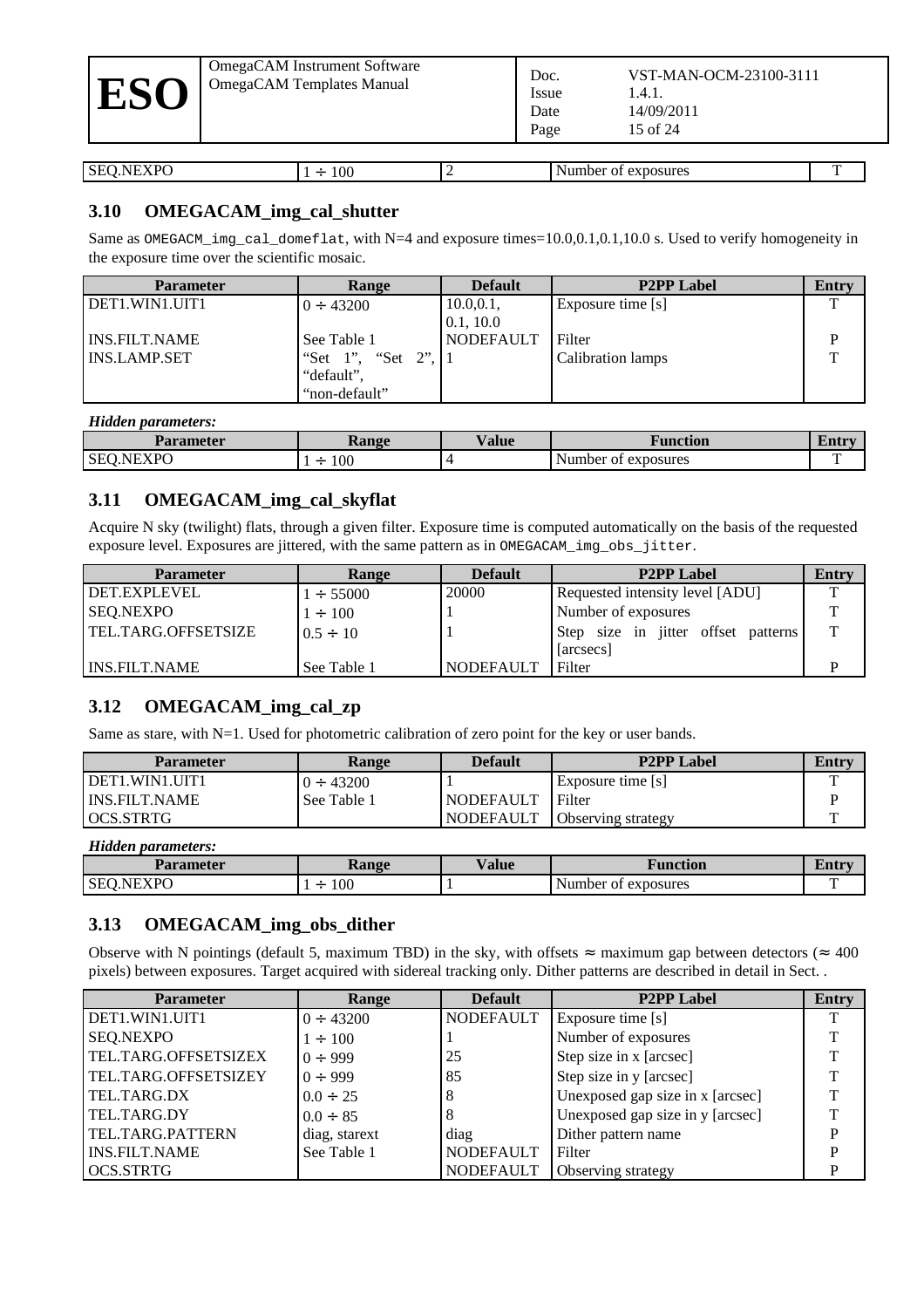

#### <span id="page-15-1"></span>**3.14 OMEGACAM\_img\_obs\_jitter**

Observe with N pointings (2-20) in the sky, with small offsets ( $\approx$  5 pixels) between exposures. Target acquired with sidereal tracking only. Jitter patterns are described in detail in Sect. [.](#page-16-0)

| Parameter            | Range          | <b>Default</b>   | <b>P2PP Label</b>          | Entry |
|----------------------|----------------|------------------|----------------------------|-------|
| DET1.WIN1.UIT1       | $0 \div 43200$ | NODEFAULT        | <b>Exposure time</b> [s]   |       |
| SEQ.NEXPO            | $1 \div 100$   |                  | Number of exposures        | T.    |
| TEL.TARG.OFFSETSIZE  | $0.5 \div 10$  |                  | Offset step size [arcsecs] | T     |
| <b>INS.FILT.NAME</b> | See Table 1    | <b>NODEFAULT</b> | Filter                     | D     |
| ' OCS.STRTG          |                | I NODEFAULT      | <b>Observing strategy</b>  |       |

#### **3.15 OMEGACAM\_img\_obs\_offset**

Observe with N pointings in the sky, with user-defined offsets in between exposures. Offsets are relative to the respective previous position in the sequence. If fewer offset are defined than the number of exposures requested, the list of offsets is cycled through. Target acquired with sidereal tracking only. By default, the telescope is moved back to the origin at the end of the offset sequence. This option can be disabled by setting the "Return to Origin" keyword to False (F) in P2PP.

| Parameter            | Range             | <b>Default</b>   | <b>P2PP Label</b>                 | Entry |
|----------------------|-------------------|------------------|-----------------------------------|-------|
| DET1.WIN1.UIT1       | $0 \div 43200$    | NODEFAULT        | Exposure time [s]                 |       |
| SEQ.NEXPO            | $1 \div 100$      |                  | Number of exposures               |       |
| SEQ.RET2ORIGIN       | T F               |                  | Return to origin                  |       |
| TEL.TARG.OFFSETALPHA | $-9999 \div 9999$ | 0.0              | List of tel. RA offsets [arcsec]  |       |
| TEL.TARG.OFFSETDELTA | $-9999 \div 9999$ | 0.0              | List of tel. DEC offsets [arcsec] |       |
| l INS.FILT.NAME      | See Table 1       | NODEFAULT        | Filter                            |       |
| l OCS.STRTG          |                   | <b>NODEFAULT</b> | Observing strategy                |       |

<span id="page-15-0"></span>*Hidden parameters:*

| Parameter        | ange!<br>$-1$ . The set of $\sim$ | . <del>.</del> .<br>⁄ alue<br>Function |                                     | ыци |
|------------------|-----------------------------------|----------------------------------------|-------------------------------------|-----|
| ורו<br>ЭE<br>___ | 99<br>∸                           |                                        | Number<br>exposures to skip !<br>ΩT |     |

#### **3.16 OMEGACAM\_img\_obs\_stare**

Observe with one fixed pointing position. Target acquired with either sidereal or SSO tracking.

| Parameter        | Range          | <b>Default</b> | <b>P2PP Label</b>         | Entry |
|------------------|----------------|----------------|---------------------------|-------|
| l DET1.WIN1.UIT1 | $0 \div 43200$ | l NODEFAULT    | [ Exposure time [s]       |       |
| SEO.NEXPO        | $1 \div 100$   |                | Number of exposures       | ᅲ     |
| l INS.FILT.NAME  | See Table 1    | l NODEFAULT    | Filter                    | D     |
| l OCS.STRTG      |                | NODEFAULT      | <b>Observing strategy</b> | D     |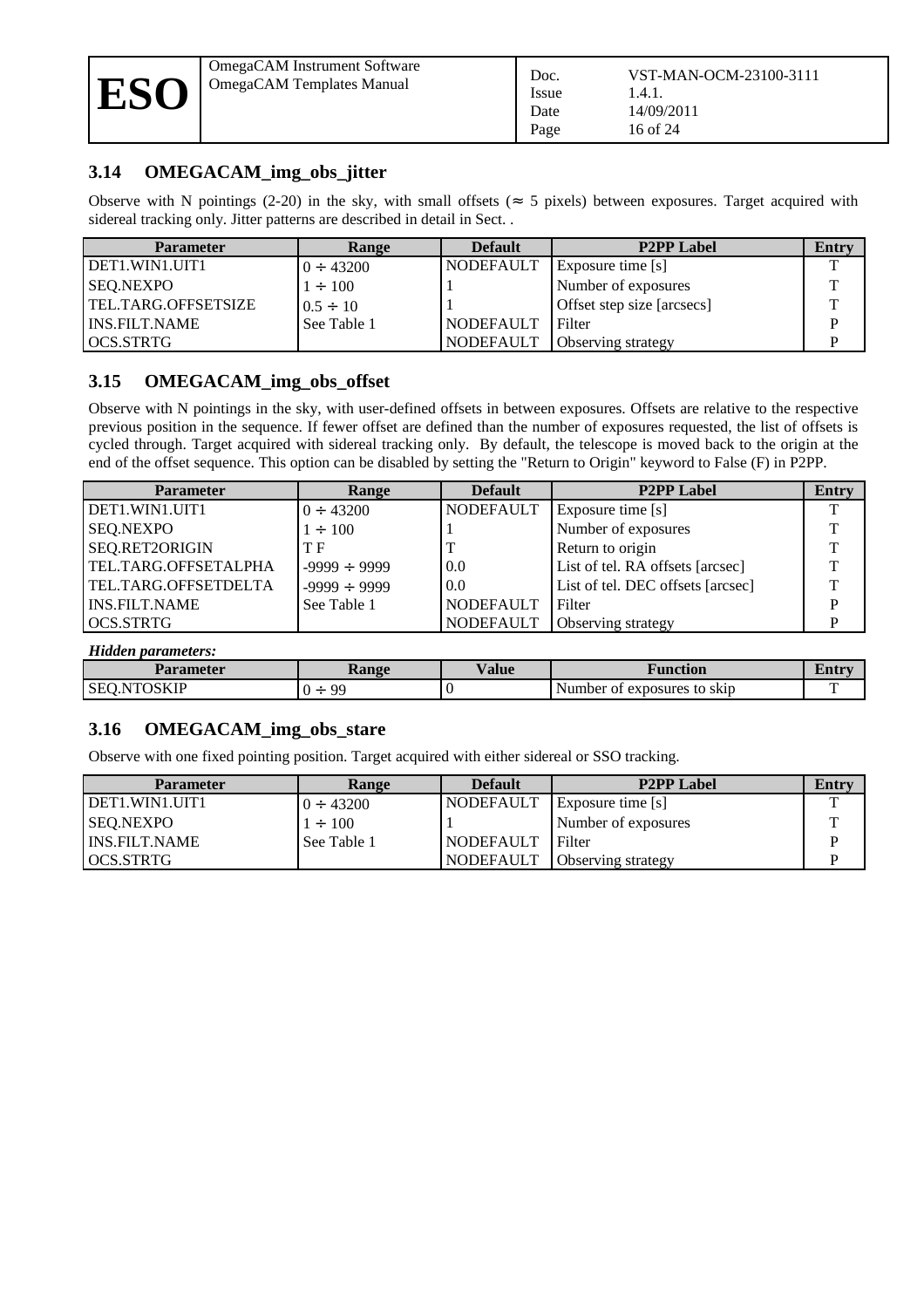## **4 Jitter and Dither Patterns**

#### <span id="page-16-0"></span>**4.1 Jitter patterns**

The aim of jittering is to make sure blemishes on the CCDs do not wipe out particular sources or parts of the sky. Masking the blemishes (i.e., giving them zero weight) in the co-addition of exposures accomplishes this. Jittering also helps to average out any residual systematic errors due to, for example, imperfect pixel response calibration. Jittering does *not* help to bridge the inter-CCD gaps of the mosaic in the focal plane.

The basic tactic when jittering is to make sure no two exposures point at the same X or Y coordinates. Thus, N-point jitter patterns need to fill N pointings on an  $N \times N$  grid, such that every row and column is used exactly once. This ensures that bad rows or columns are not hit repeatedly.

The patterns illustrated below are all derived from the same formula, which can be extended to large N. The principle is to keep the pattern as compact as possible, but to keep the pointings reasonably far from each other as well.

The algorithm assigns N pointings on an  $N \times N$  grid as follows. It first fills in the central 0,1,2, or 3 pointings, leaving a multiple of 4. Those pointings are then arranged as a set of nested, rotated squares, new ones being added alternately on the outside and on the inside of the grid.

In detail the algorithm for an N-point jitter is:

```
N4= int(N/4) \qquad ! number of outer squares to make
L=N/2-0.5 ! grid points are -L -L+1 ... L-1 L in X and Y
# Assign central 0,1,2 or 3 points<br>if N%4=0 X = \{\} Y = \{\}if N%4=0 X={} Y={}
if N%4=1 X={0} Y={0}
if N%4=2 X = \{0.5 - 0.5\} Y=\{0.5 - 0.5\}<br>if N%4=3 X = \{1 \ 0 \ -1\} Y=\{1 \ -1 \ 0\}X = \{1 \ 0 \ -1\} Y = \{1 \ -1 \ 0\}D=0.5 * (1 + N%4) ! first positive X or Y position still empty<br>for i=0 to N4-1 ! construct N4 squares: (a,b) is the corner
  r i=0 to N4-1     ! construct N4 squares: (a,b) is the corner<br>if i%2=0           ! make corner with X as large, Y as small a
                          ! make corner with X as large, Y as small as possible
      a=L-0.5*i 
     b=D+1.5*i
   else ! make corner with X and Y as small as possible
     a=D+0.5+1.5*i
     b=a-1if int(a)\%2 = 0 ! flip every second square
     a=-aX=X concat \{a \ b -a -b\}Y=Y concat \{b -a -b a\}
```
On output X and Y are the X and Y offsets with respect to the center, in units of a step size. The step size is be chosen by the user and should be of the order of an arcsecond.

The patters for N=1 to 20 are shown in [Figure 1,](#page-17-1) below. For very large N this pattern is no longer optimal–it tends to populate the diagonals of the grid. More evenly spread solutions exist.

(Note that OmegaCAM offset patterns need to be specified as relative offsets with respect to the previous position: the jitter template converts the absolute X and Y from the above recipe to relative offsets.)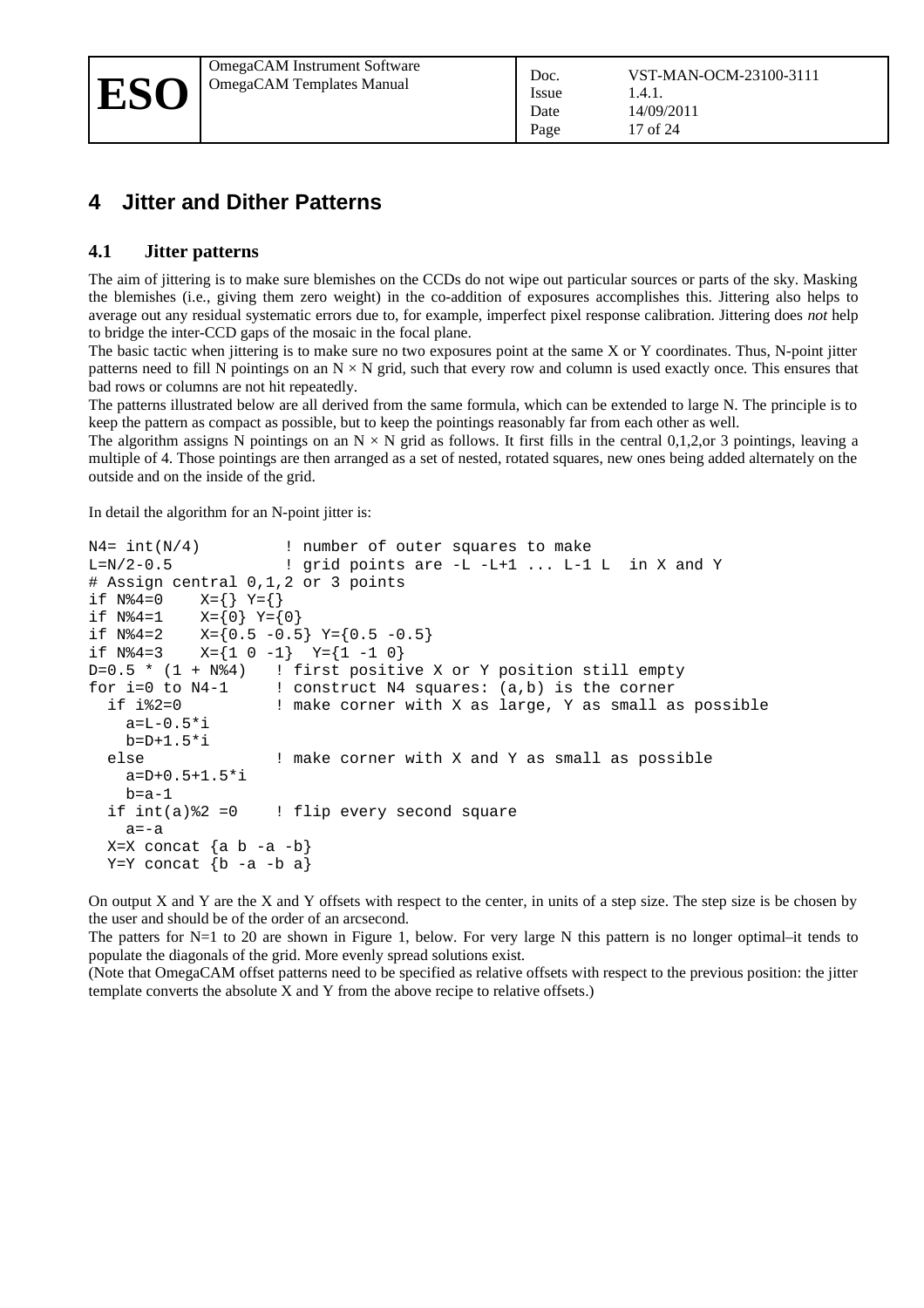# **ESO**

OmegaCAM Instrument Software OmegaCAM Instrument Software<br>  $\begin{array}{|l|l|}\n\hline\n\text{Doc.} \\
\end{array}$ 



<span id="page-17-1"></span>**Figure 1:** Jitter patterns for N=1 to N=20. Each dot represents a pointing center. The grids shown are in units of the step size that can be specified for a jitter observation.

#### <span id="page-17-0"></span>**4.2 Dither patterns**

The purpose of dithering is to remove the imprint of inter-CCD gaps in the detector mosaic. Offsets are taken that are sufficiently large for these gaps to fall on different parts of the sky in each exposure. Co-addition of the images then gives as homogeneous an exposure as possible. For N exposures it is unavoidable that some parts of the image will have been seen in at most N-2 exposures.

Two dither strategies are offered. The first, '*diag*', simply offsets the telescope by the same amount between successive exposures. The size of the steps X and Y is as large as the largest gap in the mosaic–about 25 arcsec in X and 85 arcsec in Y. For N=5, this results in the following exposure map over the field: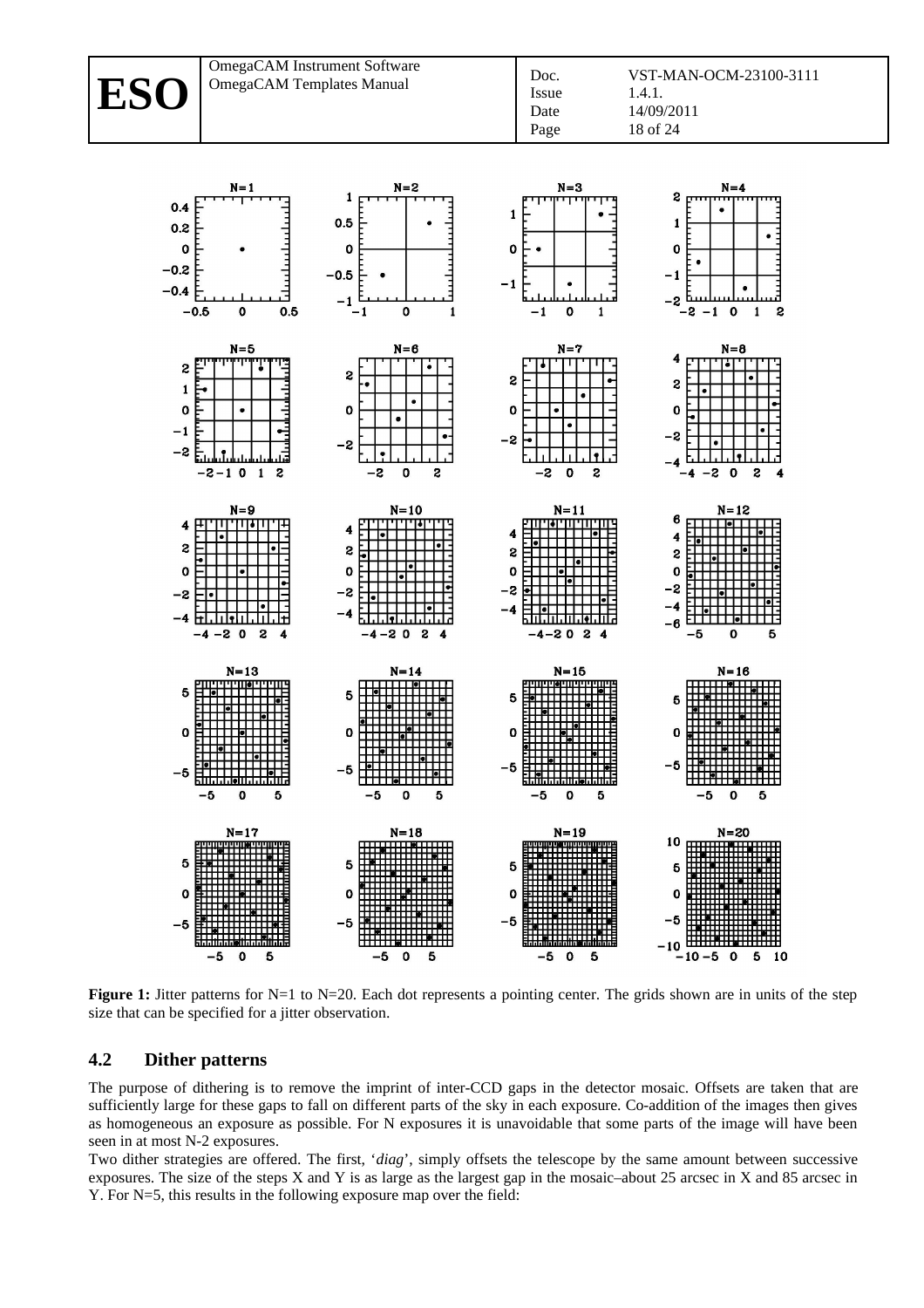

**Figure 2:** Relative exposure level over the field in a 5-point 'diag' dither pattern. From left to right: full field, region near center of the field, region near a large inter-CCD gap.

The second pattern, '*starext*', is designed to cover the field as uniformly as possible with the constraint that a small area is to be left unexposed. This can be used to keep a bright star off the CCDs and hence reduce stray reflections. Because of this extra constraint, this pattern produces a less uniform exposure over the field than the 'diag' pattern. The pattern is basically a rotated square grid of four pointings, plus the central pointing. It is illustrated in [Figure 3.](#page-18-0) Starext would normally be used in conjunction with the movetogap acquisition template to position the bright star at the intersection of row and column gaps.



<span id="page-18-0"></span>Figure 3: The 'starext' pointing pattern. The five dots show where a bright star is placed, always in between the (shaded) CCD pixels. The small box around the star, whose size corresponds to how close the star gets to the pixels, is left unexposed by the pattern.

If  $N>5$  the pattern is repeated, but with the addition of progressively larger diagonal offsets of  $(1,1)$ ,  $(-1,-1)$ ,  $(2,2)$ ,  $(-2,2)$ arcsec, etc. These decrease the size of the unexposed area by a corresponding amount.

The starext pattern is illustrated in [Figure 4.](#page-19-0) It covers the field quite uniformly, while keeping 14 small rectangles of size  $DX \times DY$  unexposed. These are located near the intersection of the gaps between CCD rows and columns between rows 1 and 2, or between rows 3 and 4. Placing a bright star in the center of one of these areas will keep it off the CCDs in all N exposures.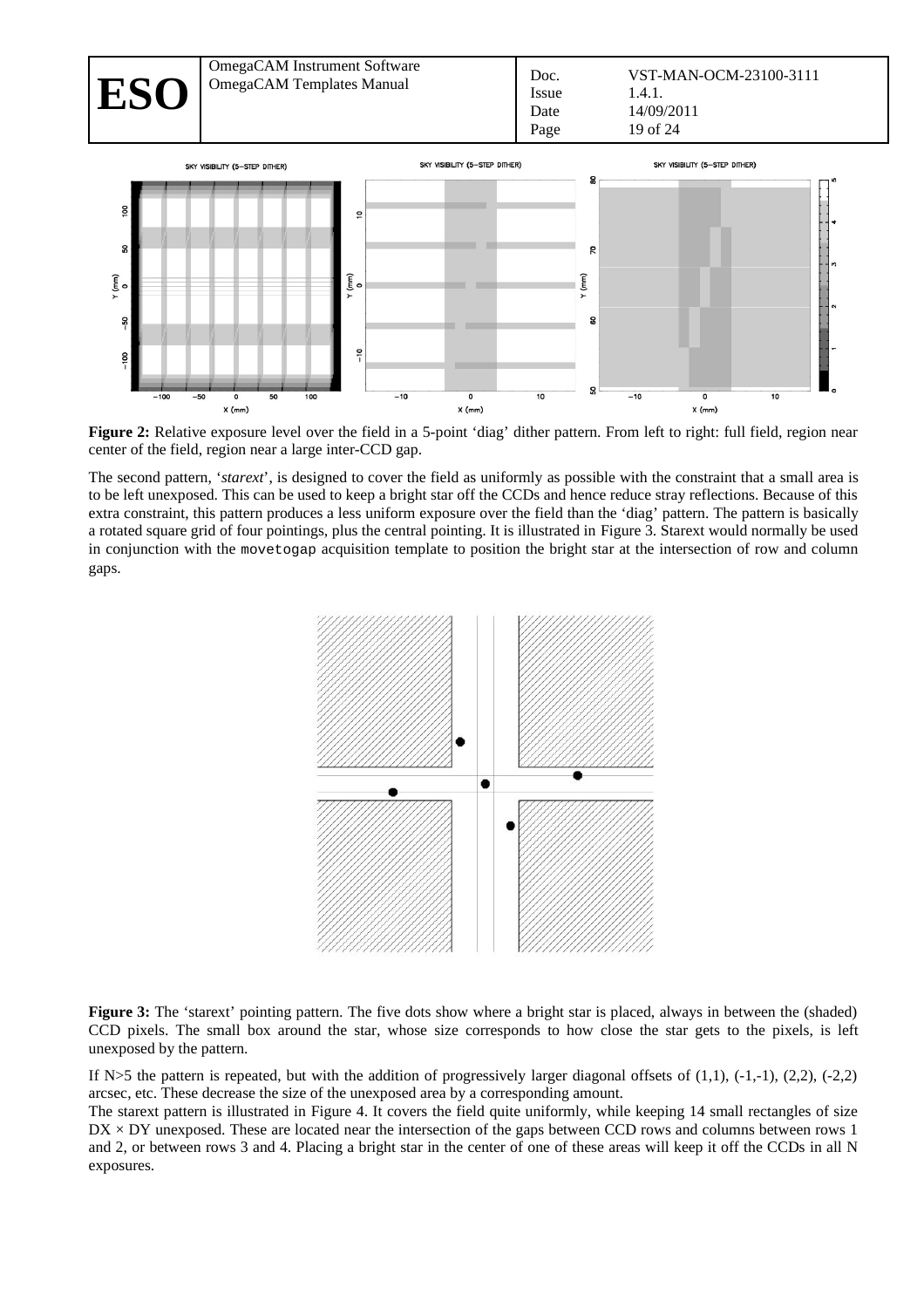

| VST-MAN-OCM-23100-3111 |
|------------------------|

The starext pattern has four parameters that govern its action:

- XGAP size of the gap in X to bridge (default 25 arcsec)
- YGAP size of the gap in Y to bridge (default 85 arcsec)
- DX X-size of the area to keep unexposed in the N=5 pattern (default 8 arcsec)
- $DY = Y$ -size of the area to keep unexposed in the N=5 pattern (default 8 arcsec)

The offsets with respect to the center of the field are then

- (0,0)
- +/- ( (3 XGAP-DX)/2 , (YGAP-DY)/2 )
- +/- ( (XGAP-DX)/2 , (-3YGAP+DY)/2 )

Normally DX<XGAP. If DX>XGAP but <2 XGAP, then an area of 2 XGAP – DX is left unexposed; similarly in Y. This leads to greater overlap between the CCDs but no better field coverage. If DX=XGAP then three of the exposures will be taken at the same X-position, which can cause bad columns in the CCDs to overlap.

The gap between rows 2 and 3 (11 arcsec) is 70 arcsec narrower than the other gaps in Y, so if DY is chosen between 70 and 81 arcsec then a further row of seven unexposed areas is formed along the X-axis. Each of these gaps has a size DX  $\times$ (DY-70 arcsec). Such a pattern produces rather large unexposed areas along the wider dead rows, though.



<span id="page-19-0"></span>Figure 4: Relative exposure level over the field in a 5-point 'starext' dither pattern. The central square in the right-hand panel is left unexposed.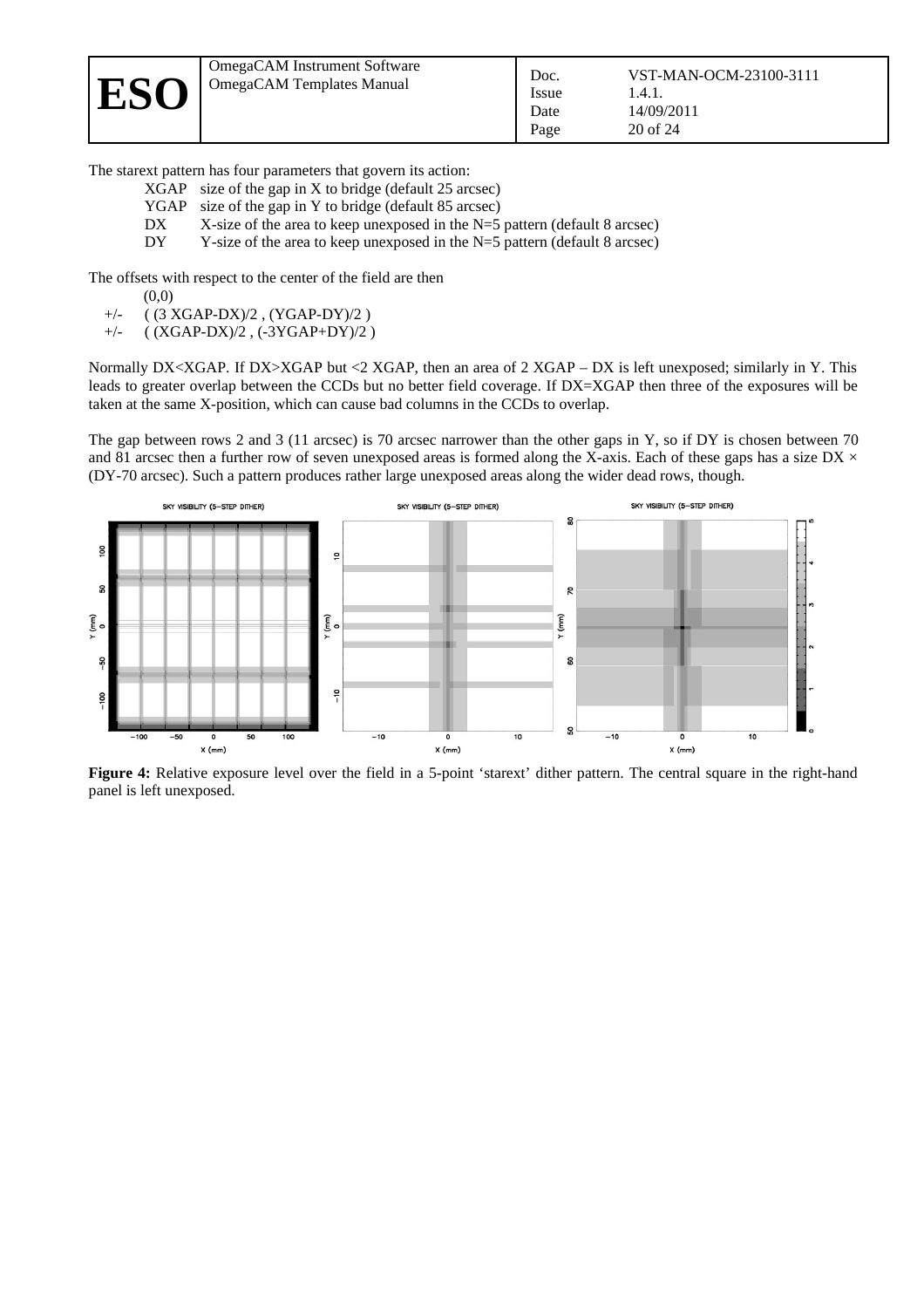## **5 Explanations of the P2PP Entry Fields**

#### **5.1 User defined P2PP entry fields – DET keywords**

- **Exposure Time** Exposure time of an individual exposure in seconds. Default is NODEFAULT: user input is expected. The shortest exposure time for OmegaCAM shutter is <1ms, see [\[RD1\]](#page-5-2) for more details.
- **Exposure Level Requested** intensity level in ADUs. This parameter is used by the OMEGACAM\_img\_cal\_skyflat template to compute the exposure time for sky flats. Default is 20000 ADU.

#### **5.2 User defined P2PP entry fields – SEQ keywords**

**Number of Exposures** The number of exposures to be taken for a given instrument setup. This is the total number of exposures that will be taken by the respective template. Default is 1. **Return to Origin** Specify if at the end of an offset sequence the telescope returns to the start of the sequence.

The value is T/F (True/False). Default is T.

#### **5.3 User defined P2PP entry fields – TEL keywords**

- **Rotator offset angle** Angle of the telescope rotator on the sky. It is measured in degrees South over East. Possible values range from -270.0° to 270.0°. Default is 0.0°.
- **Start autoguiding?** Specify if OmegaCAM autoguide corrections have to be applied. The value is T/F (True/False). Default is T.
- **Start Image Analysis** Specify if OmegaCAM Image Analysis is started in the acquisition. The value is T/F (True/False). Default is T.
- **RA of 1<sup>***s***t</sup>/2<sup>nd</sup> guide star** The right ascension of the user selected guide star in hhmmss. Equinox is J2000. Default is 0:  $00<sup>h</sup> 00<sup>m</sup> 00<sup>s</sup>$ , which means that the operator will interactively pick a suitable guide star (or that a guide star will be selected automatically from a catalogue).
- **DEC of 1<sup>st</sup>/2<sup>nd</sup> guide star** The declination of the user selected guide star in  $\pm$  ddppss. Equinox is J2000. Default is 0: 00° 00′ 00″, which means that the operator will interactively pick a suitable guide star (or that a guide star will be selected automatically from a catalogue).
- **Magnitude of 1st/2nd GS** Magnitude of the user selected guide star. Default is 12.
- **ADC Setting** The following options are supported for the Atmospheric Dispersion Corrector (ADC): "COORD" and "NONE". If "NONE" is specified, then the ADC will not be in the path during the observation. If "COORD" is specified, then the ADC will be in the path during observation and will be set according to the telescope coordinates.
- **Offset step size** Size of the telescope offset steps, in seconds of arc in the sky, when observing using the **jitter** pattern (see Section [\)](#page-16-0). Default is 1 arcsec.
- **Step size in X** Size of the telescope offset steps in seconds of arc in the sky, along CCD mosaic X direction, when observing using the **diag dither** pattern (see Section [\)](#page-17-0). Range is 0÷ 999 arcsec. Default is 25 arcsec. For the camera position angles 0 and 180 degrees, an offset in  $+X$  implies a telescope offset towards East. For the camera position angles of 90 and 270 degrees an offset in +X implies a telescope offset towards North.
- **Step size in Y** Size of the telescope offset steps in seconds of arc in the sky, along CCD mosaic Y direction, when observing using the **diag dither** pattern (see Section [\)](#page-17-0). Range is 0÷ 999 arcsec. Default is 85 arcsec. For the camera position angles 0 and 180 degrees, an offset in  $+Y$  implies a telescope offset towards North. For the camera position angles of 90 and 270 degrees an offset in +Y implies a telescope offset towards East.
- **Unexposed gap size in X** Size, in seconds of arc in the sky, of the area to be left unexposed along the CCD mosaic X direction, when observing using the **starext dither** pattern (see Section [\)](#page-17-0). Range is 0÷ 25 arcsec. Default is 8 arcsec.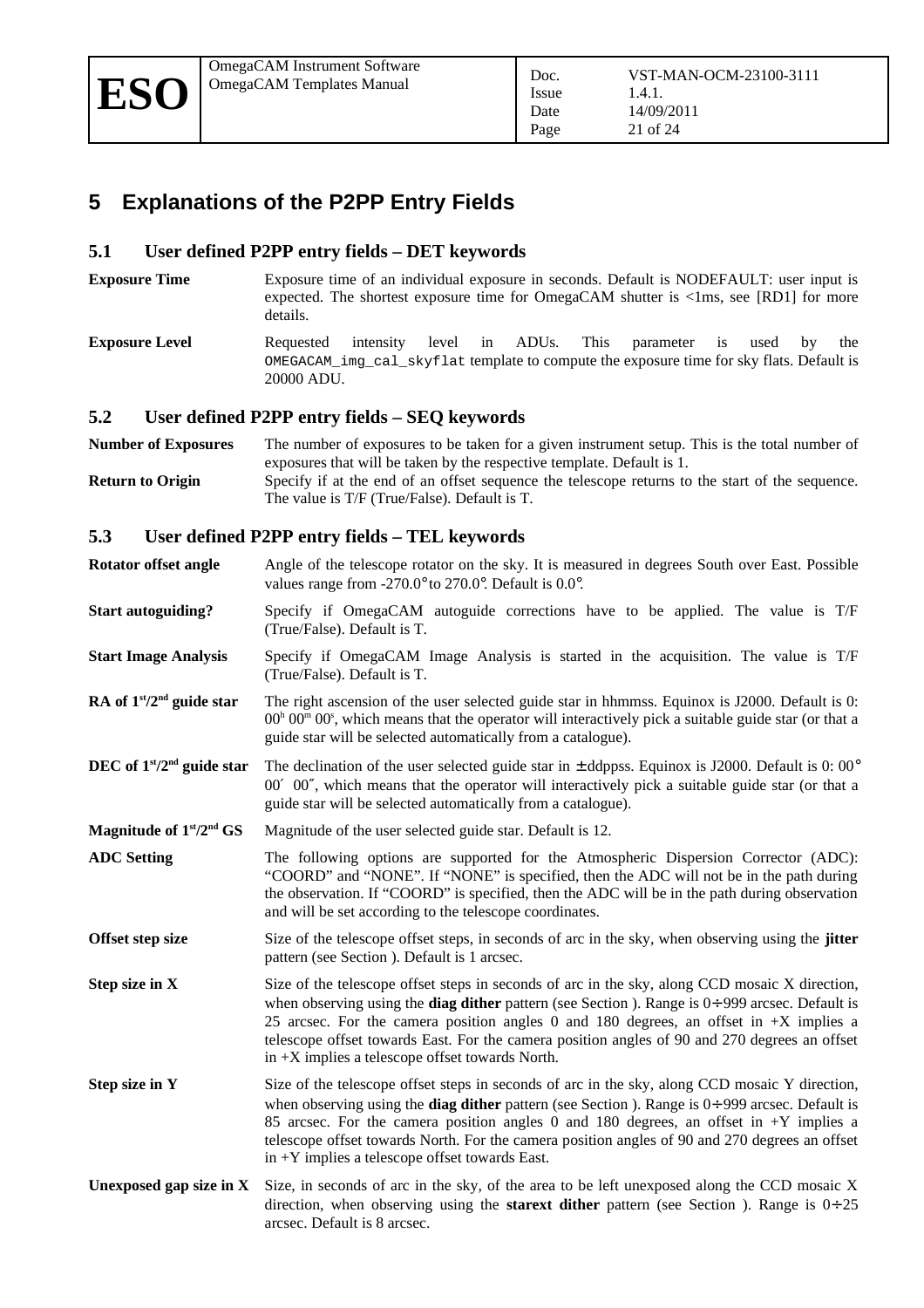**Unexposed gap size in Y** Size, in seconds of arc in the sky, of the area to be left unexposed along the CCD mosaic Y direction, when observing using the **starext dither** pattern (see Section [\)](#page-17-0). Range is 0÷ 85 arcsec. Default is 8 arcsec.

**Dither pattern name** Name of the dither pattern to use (see Section [\)](#page-17-0). One of 'diag', 'starext'. Default is 'diag'.

- List of tel. RA offsets List of telescope offsets in right ascension, in seconds of arc on the sky, to be applied when observing using the generic OMEGACAM\_img\_obs\_offset template. Range is -9999÷ 9999 arcsec, default is 0 arcsec.
- List of tel. DEC offsets List of telescope offsets in declination, in seconds of arc on the sky, to be applied when observing using the generic OMEGACAM\_img\_obs\_offset template. Range is -9999÷ 9999 arcsec, default is 0 arcsec.

#### <span id="page-21-1"></span>**5.4 User defined P2PP entry fields – INS keywords**

Filter Name **Name** of filter to be selected from the filter pull-down menu. Since P2PP is an off-line preparation tool, it is not connected to the real database of the operational instrument, so that it cannot verify whether a filter is actually installed in the instrument. See [Table 1](#page-21-0) for a list of filters currently available for OmegaCAM. More information on filters can be found in [\[RD1\].](#page-5-2) Default is NODEFAULT: user input is expected.

**Lamp Set** Calibration lamp set to use for dome flat fields. In OmegaCAM two sets of lamps are available: they are simply named 1 and 2. One set is declared the *default* and used for routine daily calibrations, meanwhile the second set (spare) is cross-calibrated against the first. Once the lifetime of the default set of lamps has expired, its role is taken over by the other set, which then becomes the default, and the former set is replaced with new lamps. For further information see [\[RD2\].](#page-5-6) The user has the option to select the default set, the non-default one, or explicitly set 1 or 2. Not surprisingly, the default is to use the *default* lamp set.

| <b>Filter Name in P2PP</b> | <b>Filter Type</b>                                   |
|----------------------------|------------------------------------------------------|
| u SDSS                     | SDSS u'                                              |
| g_SDSS                     | SDSS g'                                              |
| r SDSS                     | SDSSr'                                               |
| i SDSS                     | SDSS i'                                              |
| z SDSS                     | SDSS z'                                              |
| <b>B</b> JOHN              | Johnson B                                            |
| V JOHN                     | Johnson V                                            |
| v STRM                     | Strömgren v                                          |
| <b>H_ALPHA</b>             | $H\alpha$ , 4 quadrants, redshifts 0,0.01,0.02,0.03  |
| NB 659                     | $H\alpha$ , redshift 0 (private filter VPHAS+)       |
| u_g_r_i_SDSS               | SDSS $u'$ , $g'$ , $r'$ , $i'$                       |
| NB 454 494 533 575         | Mosaic of four blue narrow band filters (private)    |
| NB'617'710'755'817         | Mosaic of four red narrow band filters (private)     |
| NB 852 861 869 87          | "Night sky leak" filter (private filter Munich Obs.) |
| 8                          |                                                      |
| opaque                     | Opaque aluminium filter (for protection)             |

<span id="page-21-0"></span>

|  | Table 1: OmegaCAM filters in P2PP |  |  |
|--|-----------------------------------|--|--|
|  |                                   |  |  |

#### **5.5 User defined P2PP entry fields – OCS keywords**

**Strategy** Observing strategy. This keyword is not used by the ESO data reduction pipeline, but may be used to specify observations taken with a particular purpose. This information is taken into account in some of the OmegaCAM consortium's data processing. Possible values are: "Deep", "Freq", "Mosaic" and "Standard".

- **Deep** is for deep integrations, possibly taken at selected atmospheric conditions over several nights; the standard image pipeline will not combine images taken over several nights.
- **Freq** is used for observations which frequently visit (monitor) the same field on timescales ranging from minutes to months.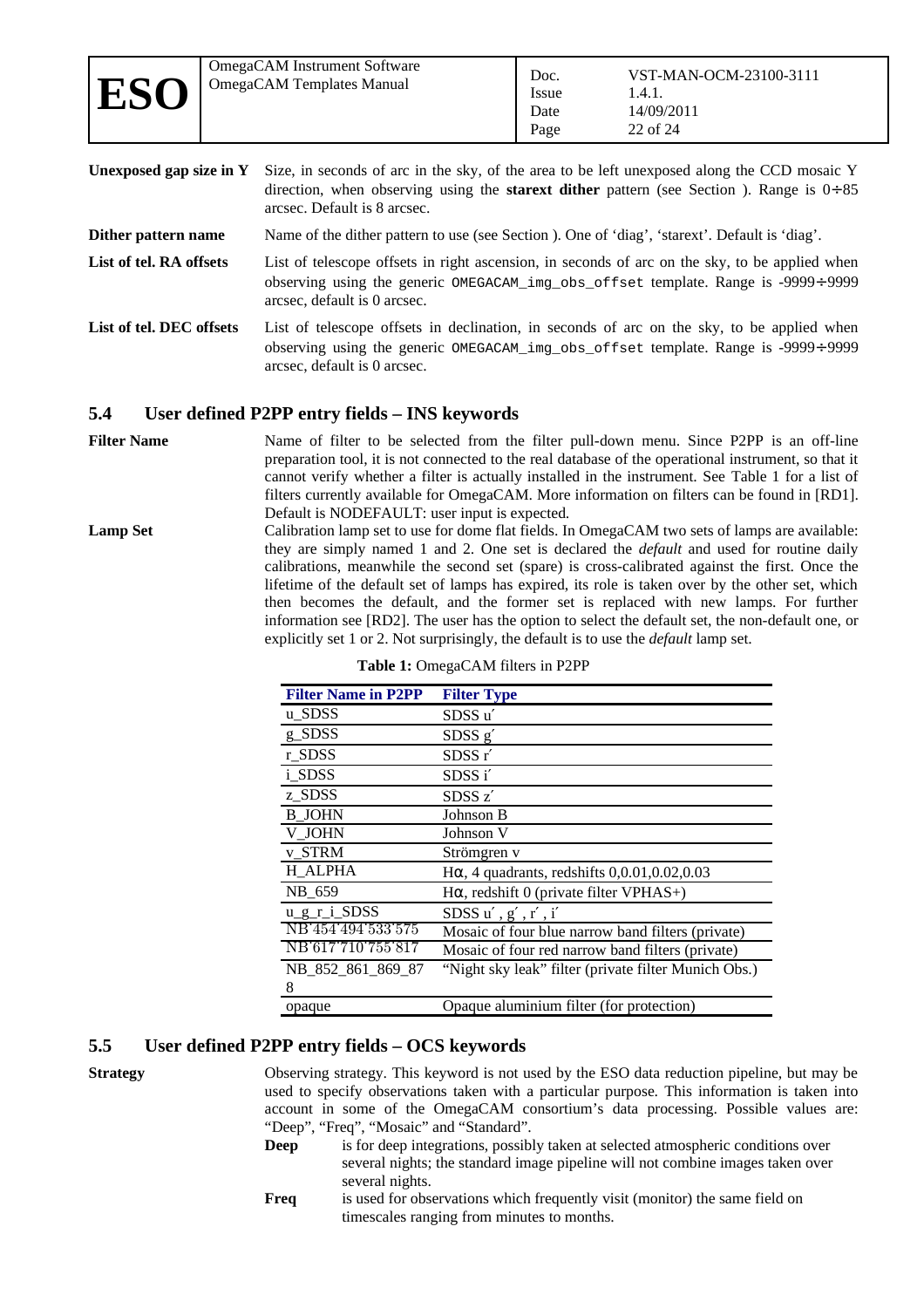- **Mosaic** is used for observations that map areas of the sky larger than 1 degree. The combination of various field centers into one image is not considered a standard pipeline task.
- **Standard** is meant for all the rest: observations that consist of a single observation block.